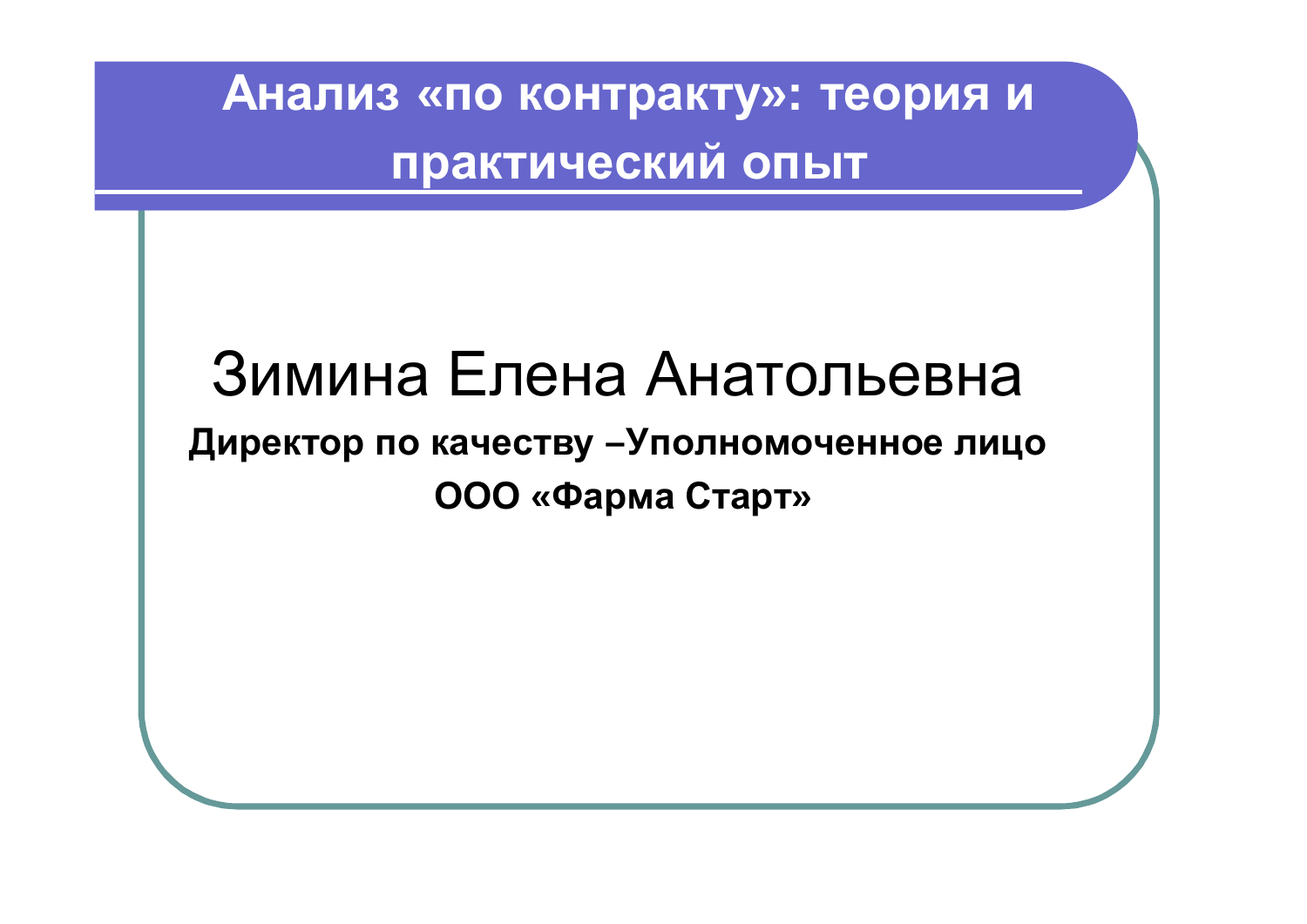- Законодательные требования к анализу «по контракту»
- Выбор Исполнителя анализа «по контракту»
- Аудит Исполнителя анализа «по контракту»
- Оценка Исполнителя анализа «по контракту»
- Составление и подписание контракта
- Регулярные проверки/инспекции Системы обеспечения качества (СОК) Исполнителя анализа «по контракту»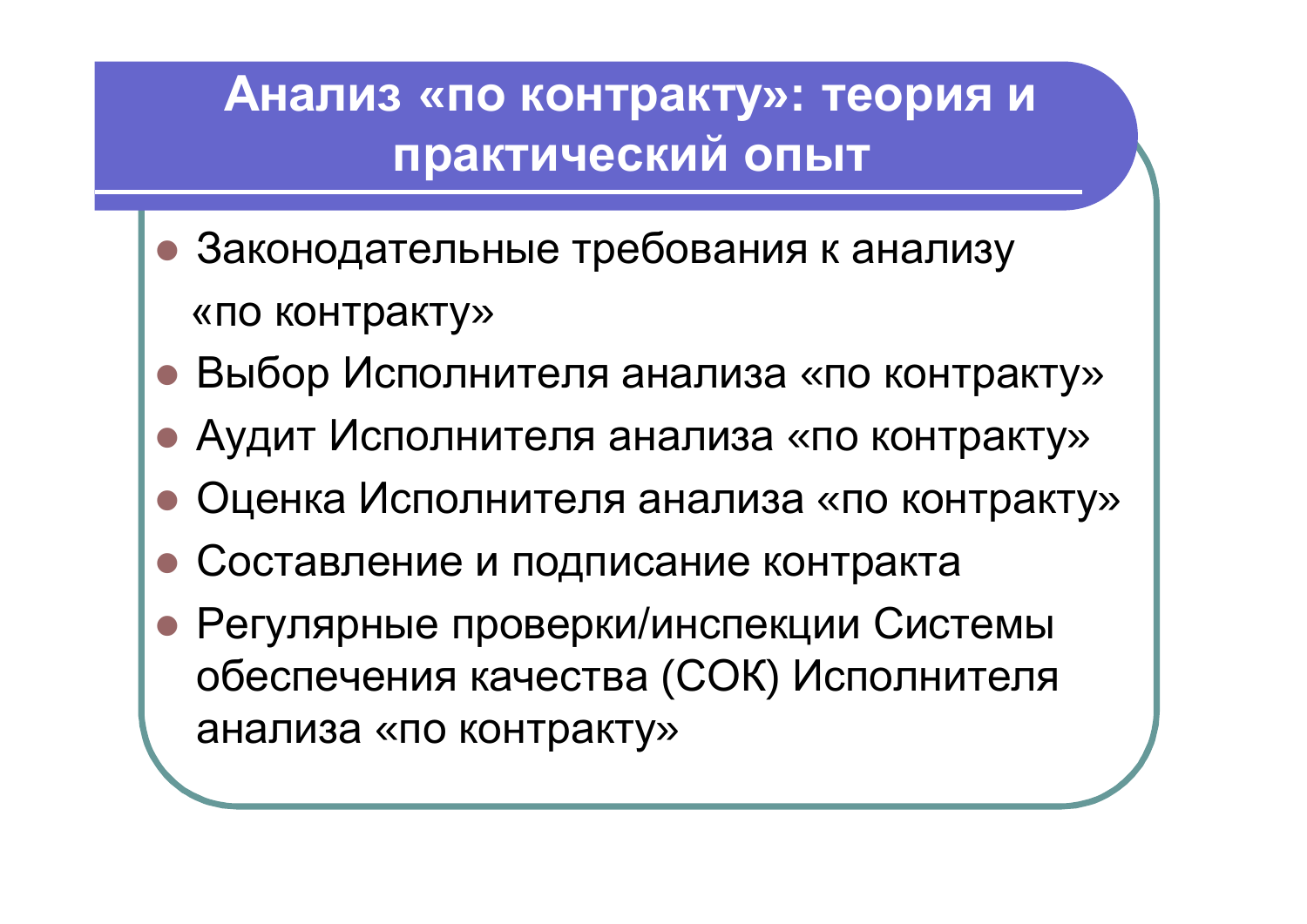**Законодательные требования к анализу «по контракту» (1)** 

1) Лицензионные условия осуществления хозяйственной деятельности по производству лекарственных средств, оптовой, розничной реализации Гекарственных средств (Наказ от 21.09.2010 № 340 взамен Наказа от **03.03.2009 ʋ27/44)** 

 $\Pi$ .2.1.79 Производство по контракту (от 03.03.2009):

-Впервые в законодательных документах в области обращения лекарственных средств Украины предусмотрена возможность осуществления производства по контракту

П.2.1.70. В случае отсутствия у лицензиата собственной лаборатории или отдельного испытательного оборудования или средств измерительной техники для обеспечения контроля качества по всем показателям, предусмотренным в АНД, контроль качества может осуществляться по контракту с лабораторией, аттестованной в соответствии с Порядком проведения отраслевой аттестации лабораторий контроля качества и безопасности лекарственных средств, утвержденным Наказом МЗО Украины от 14.01.2004 N 10, в случае, если лаборатория не входит в сферу здравоохранения — другой лабораторией по разрешению Госликинспекции МЗО (**от 21.09.2010).**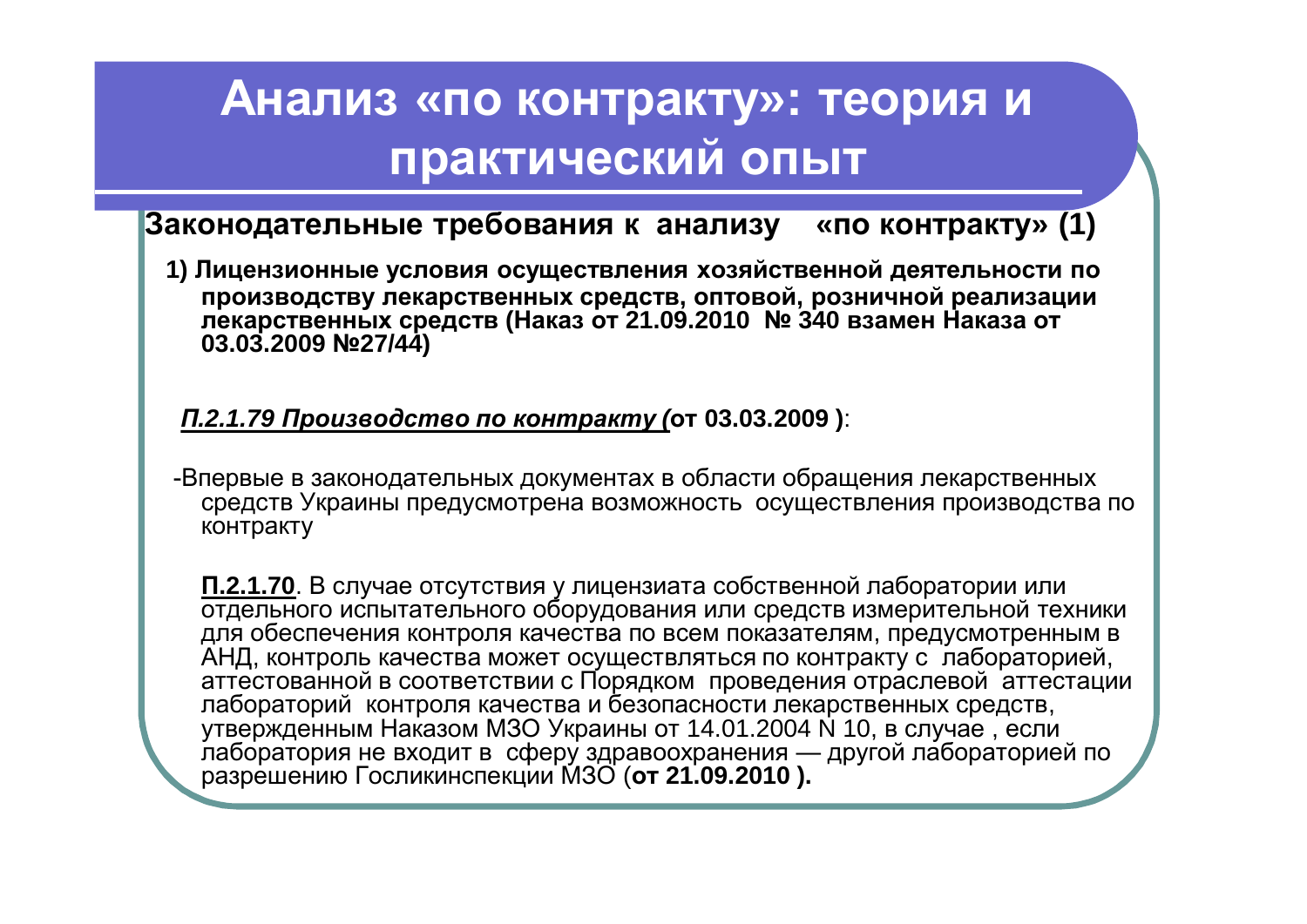Законодательные требования к анализу «по контракту» **(2)**

- 2) Настанова Надлежащая производственная практика (НПП), **ɋɌɇɆɈɁɍ 42-4.0:2008**
- $\Gamma$ лава 1, «Управление качеством», подраздел:

#### **©Ɉɛɡɨɪɤɚɱɟɫɬɜɚɩɪɨɞɭɤɰɢɢ»:**

- П.1.4 Необходимо проводить регулярные обзоры контрактных соглашений, чтобы убедиться, что они соответствуют современному уровню Если владелец регистрационного свидетельства не является производителем, должен быть Контракт между сторонами, в котором определены их обязанности относительно осуществления обзора качества.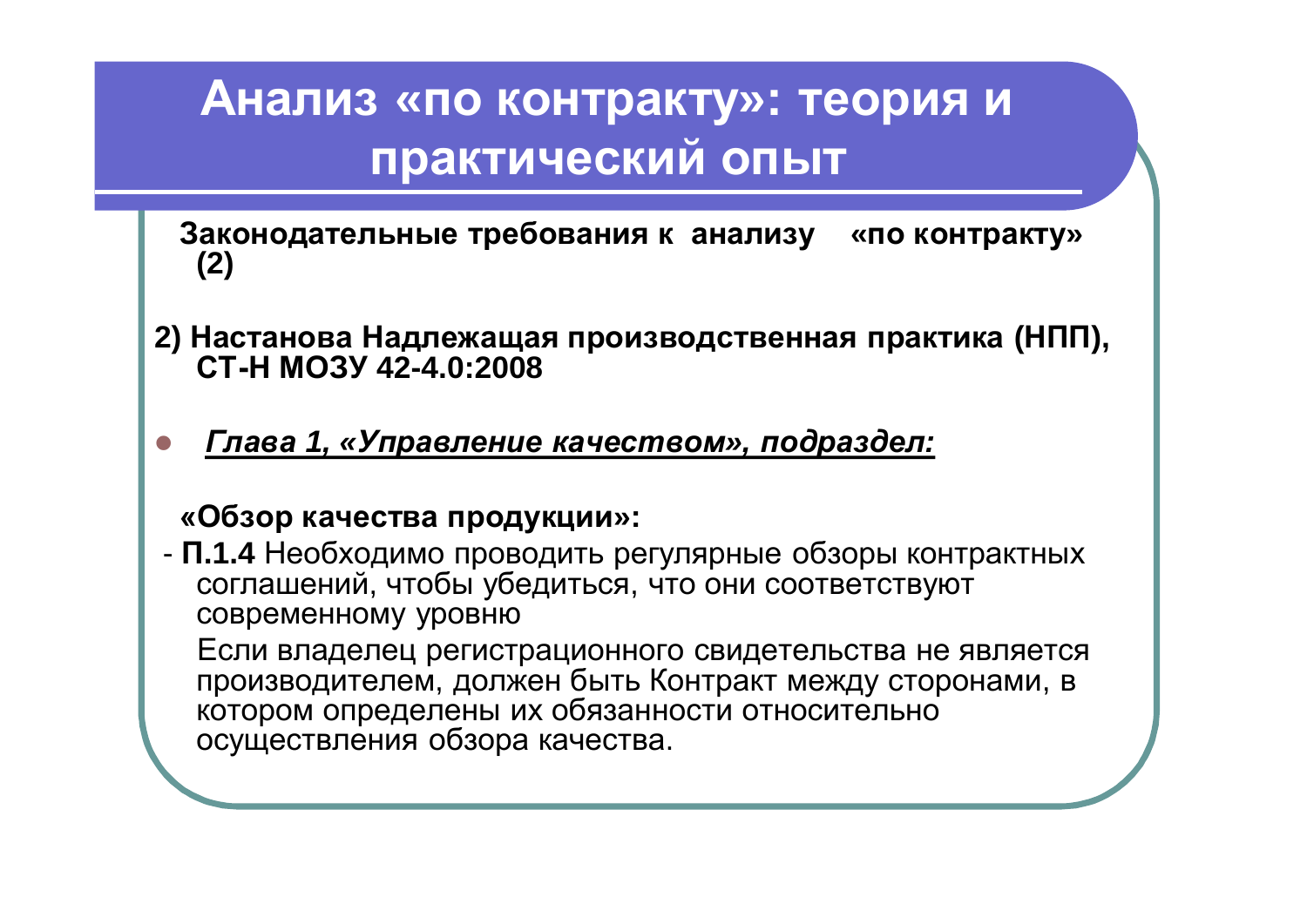$3a$ **конодательные требования к анализу «по контракту» (3)** 

 $I$ лава 6, «Контроль качества» подразделы:

#### Надлежащая лабораторная практика контроля качества:

- П.6.5 Использование сторонних лабораторий в соответствии с принципами, подробно изложенными в разделе 7 «Производство и анализ по контракту», может допускаться по особым причинам, но это должно быть отражено в протоколах контроля качества:

#### Программа продолжающегося изучения стабильности:

- П.6.31 Если продолжающееся изучение стабильности нерасфасованной или готовой продукции осуществляется на другом участке, за пределами участка производства, должен быть письменный договор межу сторонами-учасницами. Результаты продолжающегося изучения стабильности должны быть в наличии на производственном участке для проверки со стороны компетентного улномоченого органа.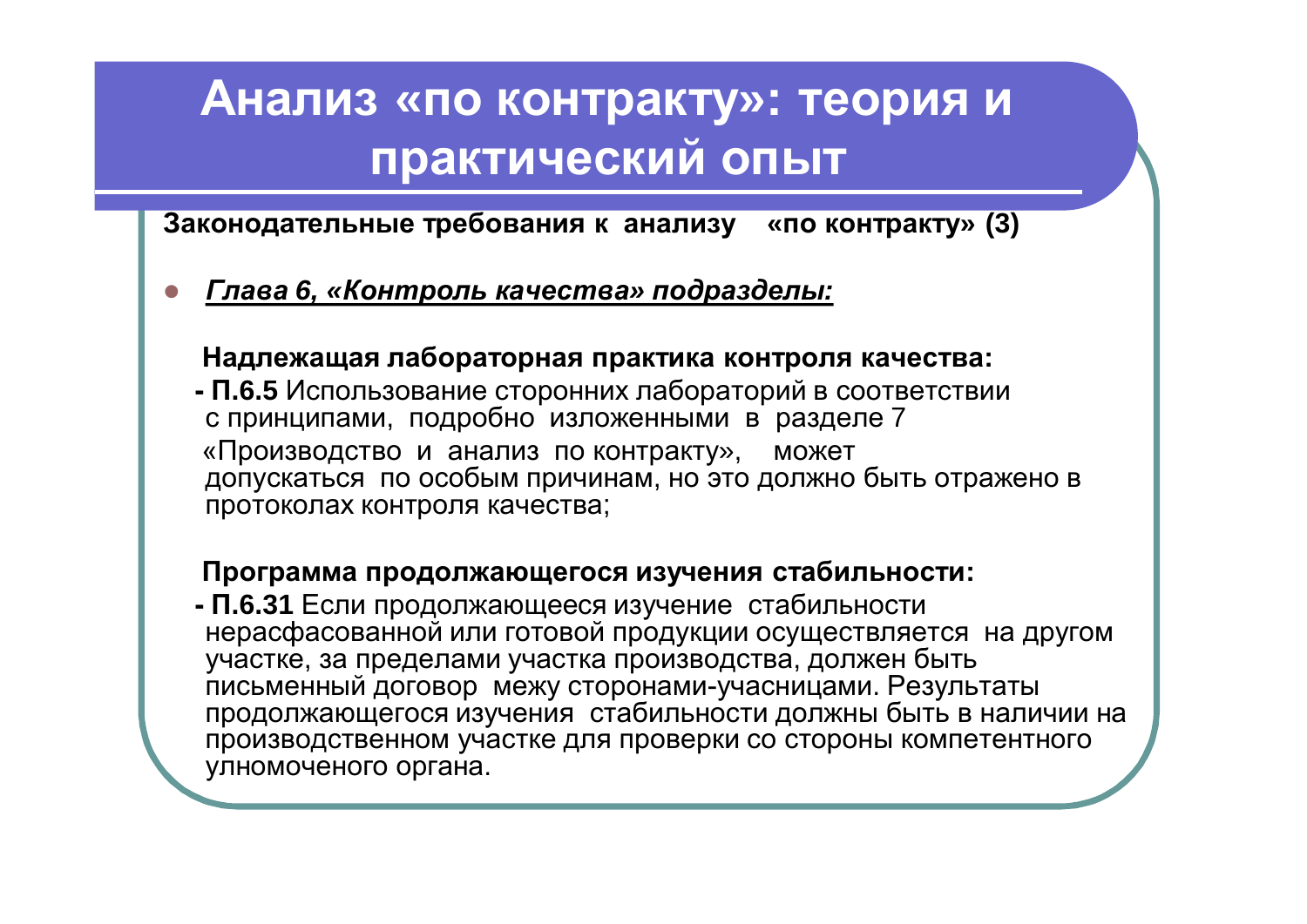Законодательные требования к анализу «по контракту» (4)

Глава 7 «Производство и анализ по контракту» :

Изложены основополагающие требования к анализу «по контракту» в следующих подразделах:

- Принцип;
- Общие требования;
- Заказчик;
- Исполнитель;

- Особенности составления Контракта между Заказчиком и Исполнителем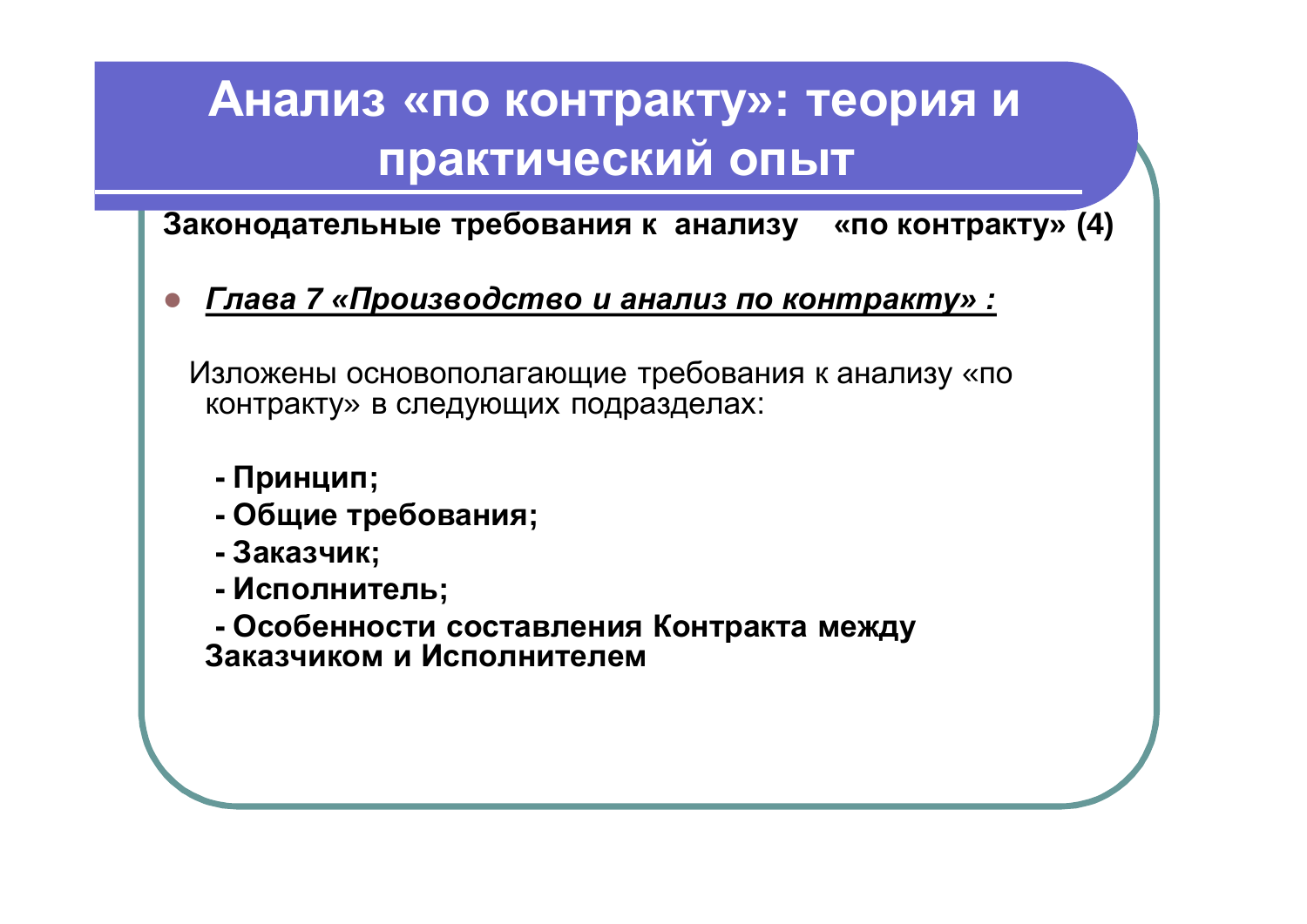#### Законодательные требования к анализу «по **контракту»** (5)

#### Принцип:

-должно быть наличие письменного Контракта между Заказчиком и Исполнителем, в котором ясно определены обязанности каждой стороны (во избежание недоразумений, которые могут стать причиной некачественной продукции);

- в Контракте должно быть четко определено, каким образом Уполномоченное лицо, ответственное за выдачу разрешения на реализацию серии, выполняет свои обязанности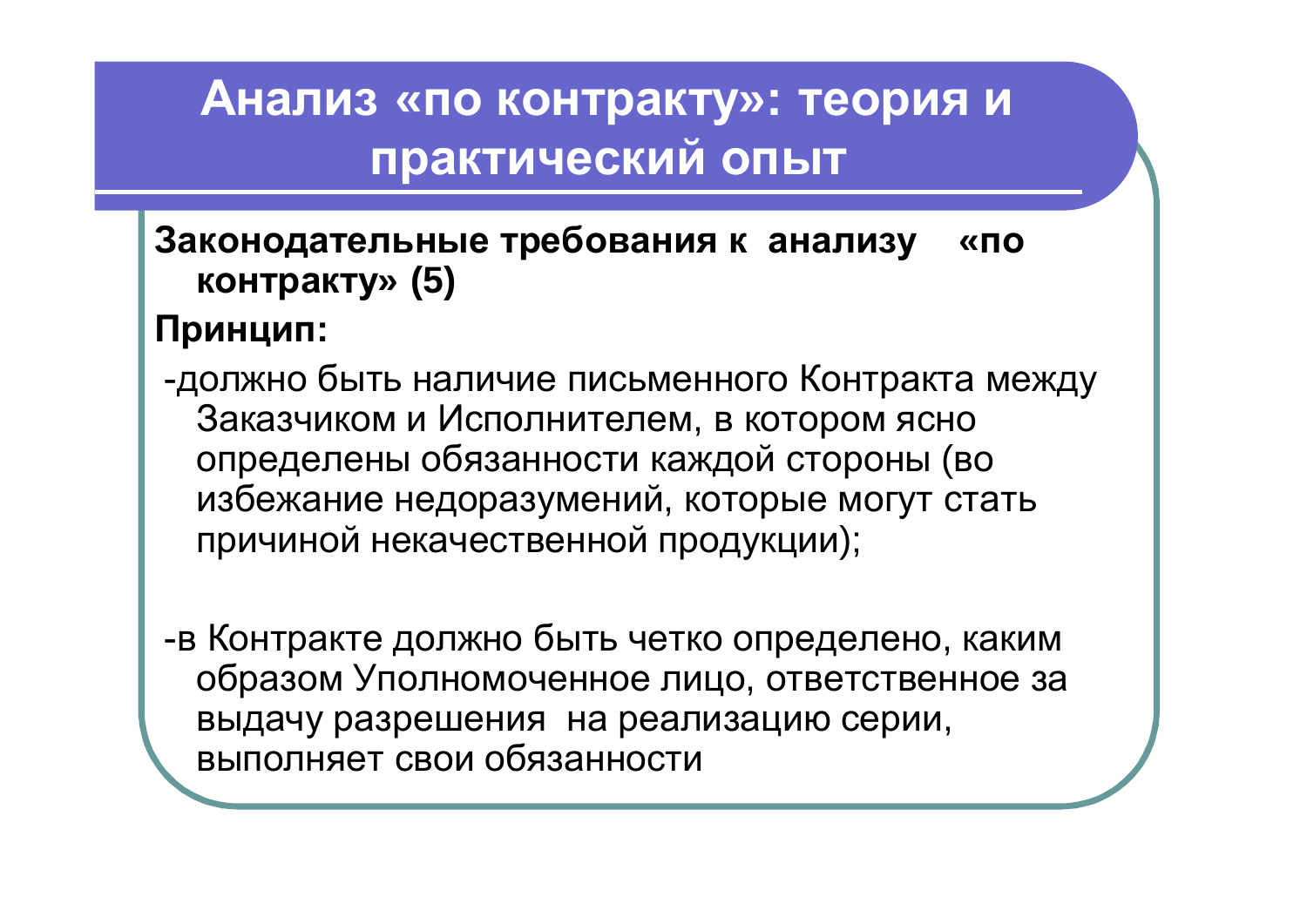Законодательные требования к анализу «по контракту» (6)

#### Общие требования:

-должен быть заключен Контракт на производство и/или анализ по контракту и все связанные с ним технические мероприятия;

-все мероприятия при производстве и анализе должны находится в соответствии с торговой лицензией.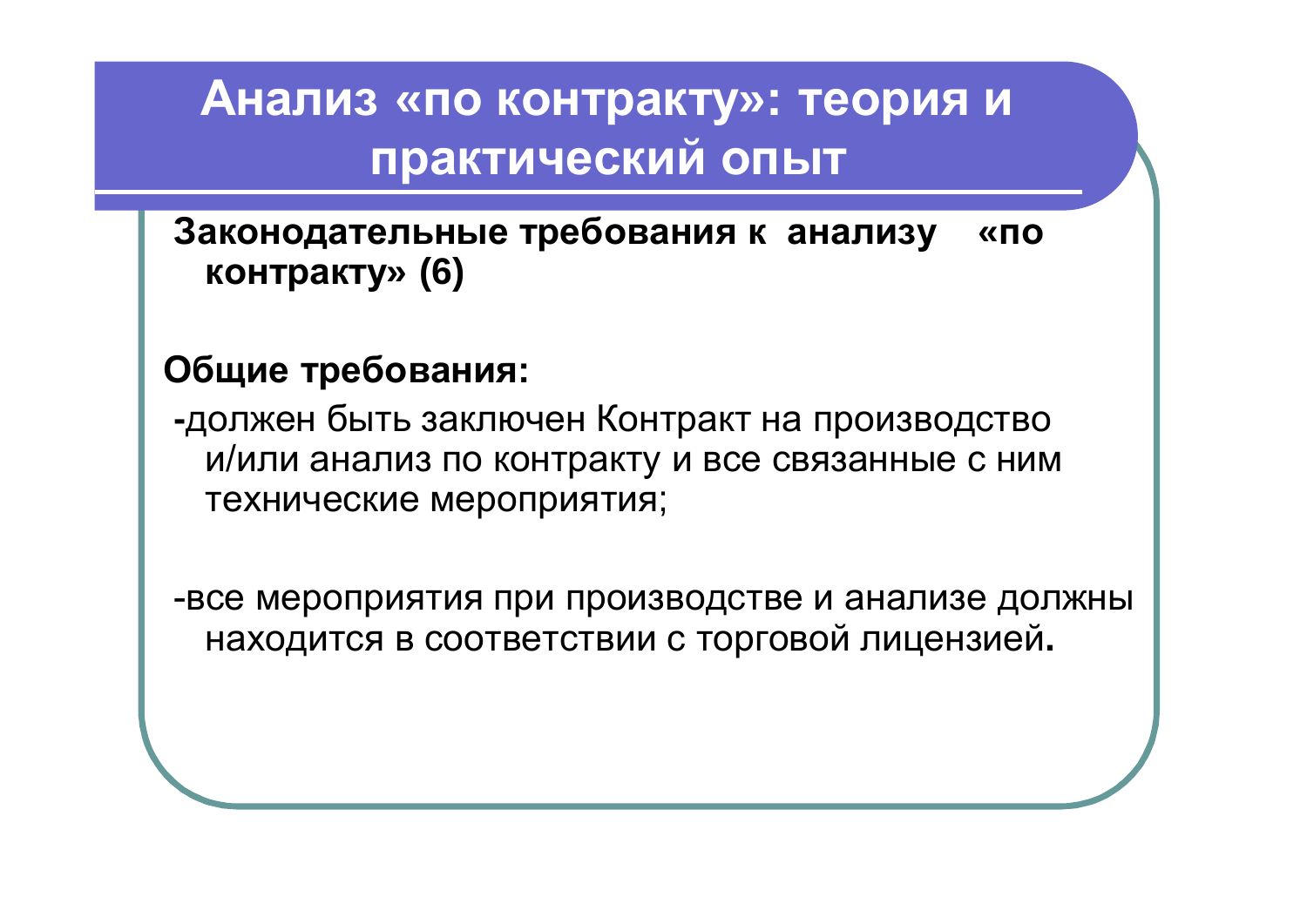$3a$ **конодательные требования к анализу «по контракту» (7)** 

#### $3a$ казчик:

-Заказчик несет ответственность:

за оценку способности Исполнителя выполнить работу в соответствии с требованиями торговой лицензии и требованиями Настановы по НПП; за внесение этих требований в Контракт;

-Заказчик должен обеспечить Исполнителя:

всей необходимой информацией для возможности выполнения работы в соответствии с требованиями торговой лицензии;

#### -Заказчик обязан гарантировать:

что Исполнитель осведомлен о всех проблемах, связанных с работой, которые могут предоставлять риск для его помещений, оборудования, персонала, продукта;

что продукция, поставленная ему Исполнителем была разрешена для реализации Уполномоченным лицом;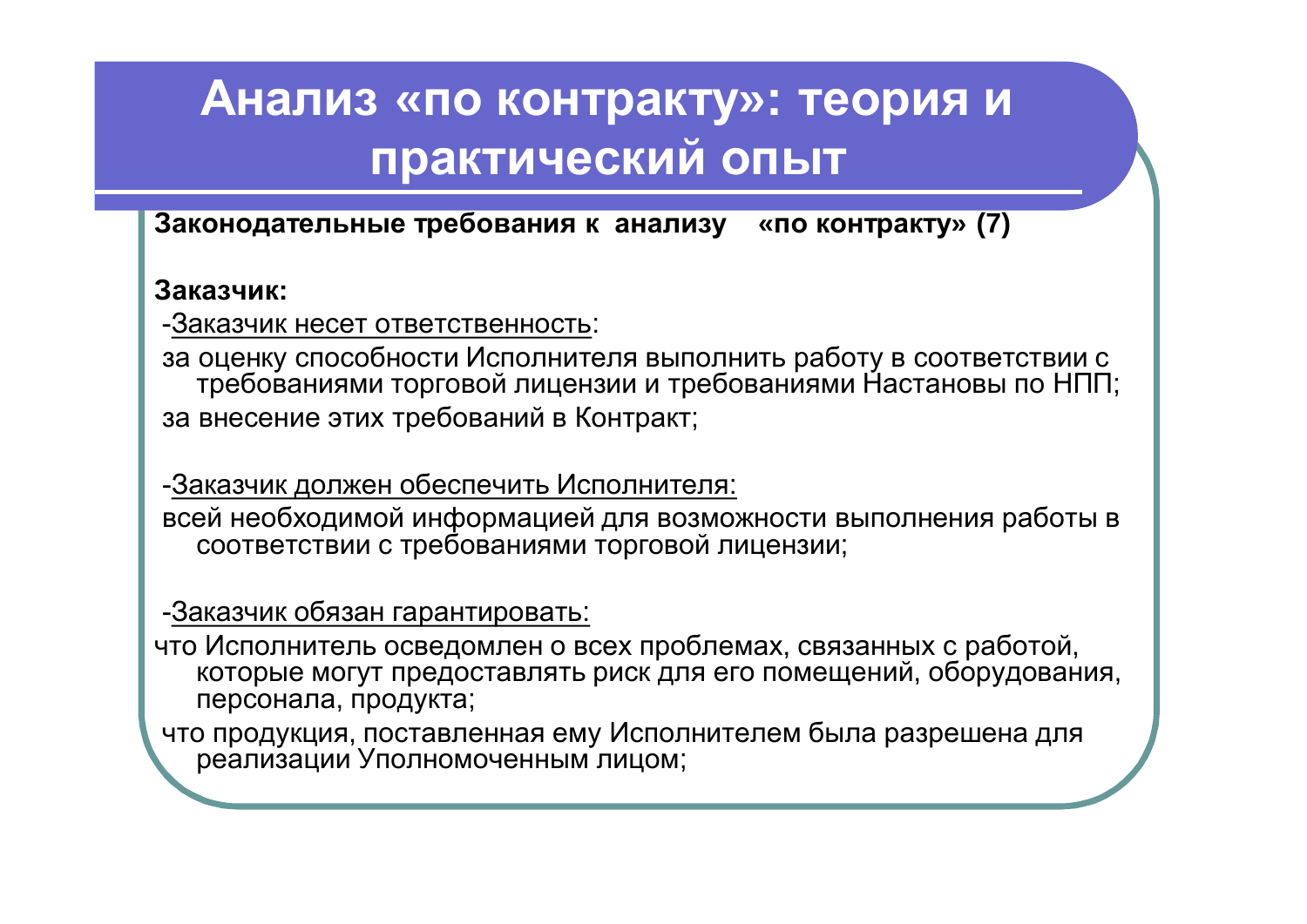#### Законодательные требования к анализу «по контракту» (8) Исполнитель:

-Исполнитель должен:

быть владельцем лицензии на производство;

выполнять все требования Настановы по НПП (должны быть соответствующие помещения, оборудование, и компетентный персонал с соответствующими знаниями и опытом);

гарантировать, что вся поставленная ему продукция или вещества пригодны для предусмотренной работы;

воздержаться от любой деятельности, которая может неблагоприятно повлиять на качество продукции, произведенной/проанализированной для заказчика;

-Исполнитель не должен:

передавать третьей стороне работы, порученные ему по контракту, без предварительной оценки и санкционирования Заказчика;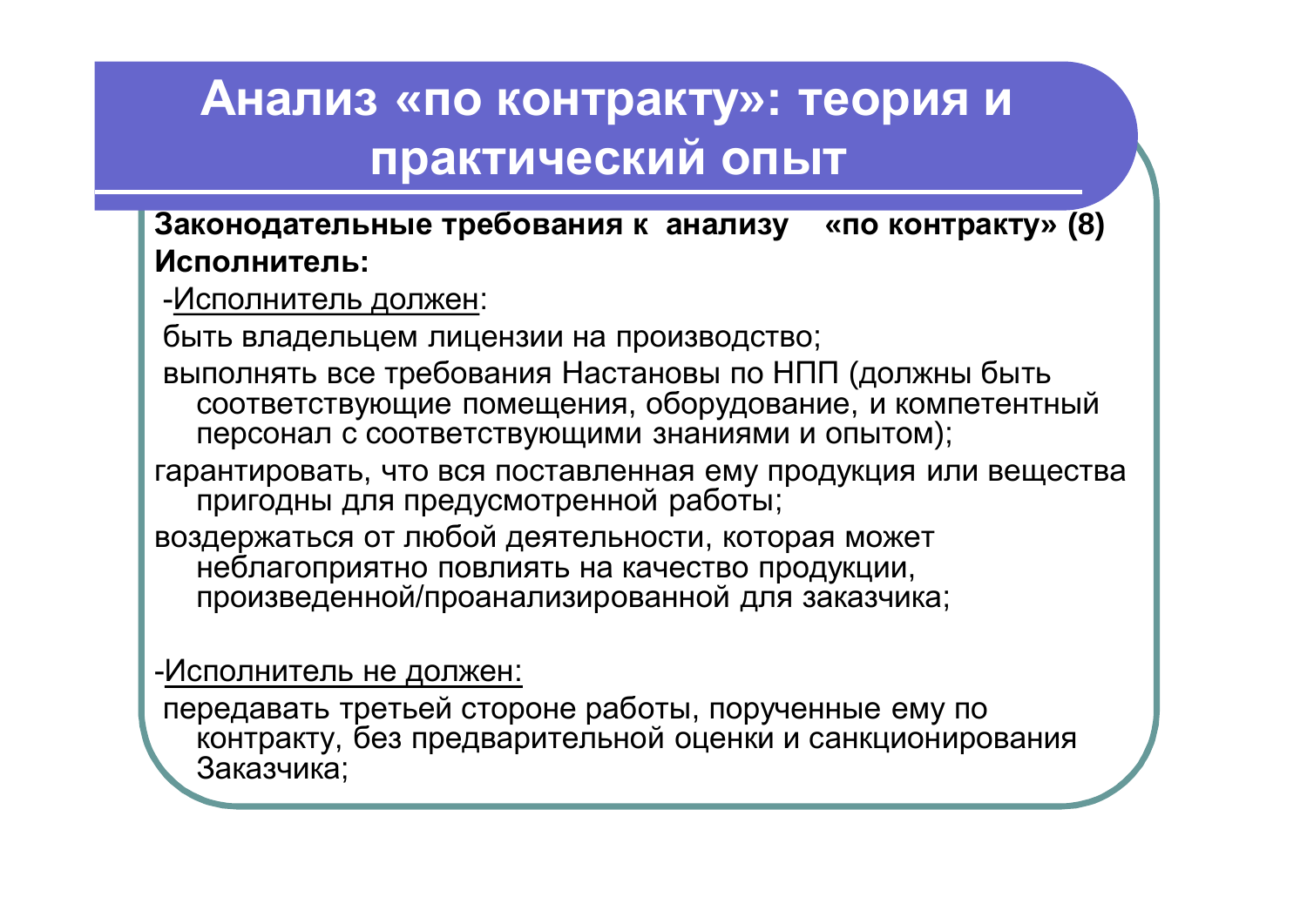Законодательные требования к анализу «по контракту» (9)

#### **Особенности составления Контракта между** Заказчиком и Исполнителем:

-должен быть составлен Контракт, в котором:

определены взаимные обязательства в отношении производства и контроля продукции;

технические аспекты должны составляться лицами, имеющими знания фармацевтической технологии, аналитической химии и требований Настановы по НПП;

все договоренности должны соответствовать торговой лицензии и быть согласованы сторонами;

- должно быть определено каким образом Уполномоченное лицо, выдающее разрешение на реализацию, гарантирует, что каждая серия была произведена и проконтролирована в соответствии с требованиями торговой лицензии;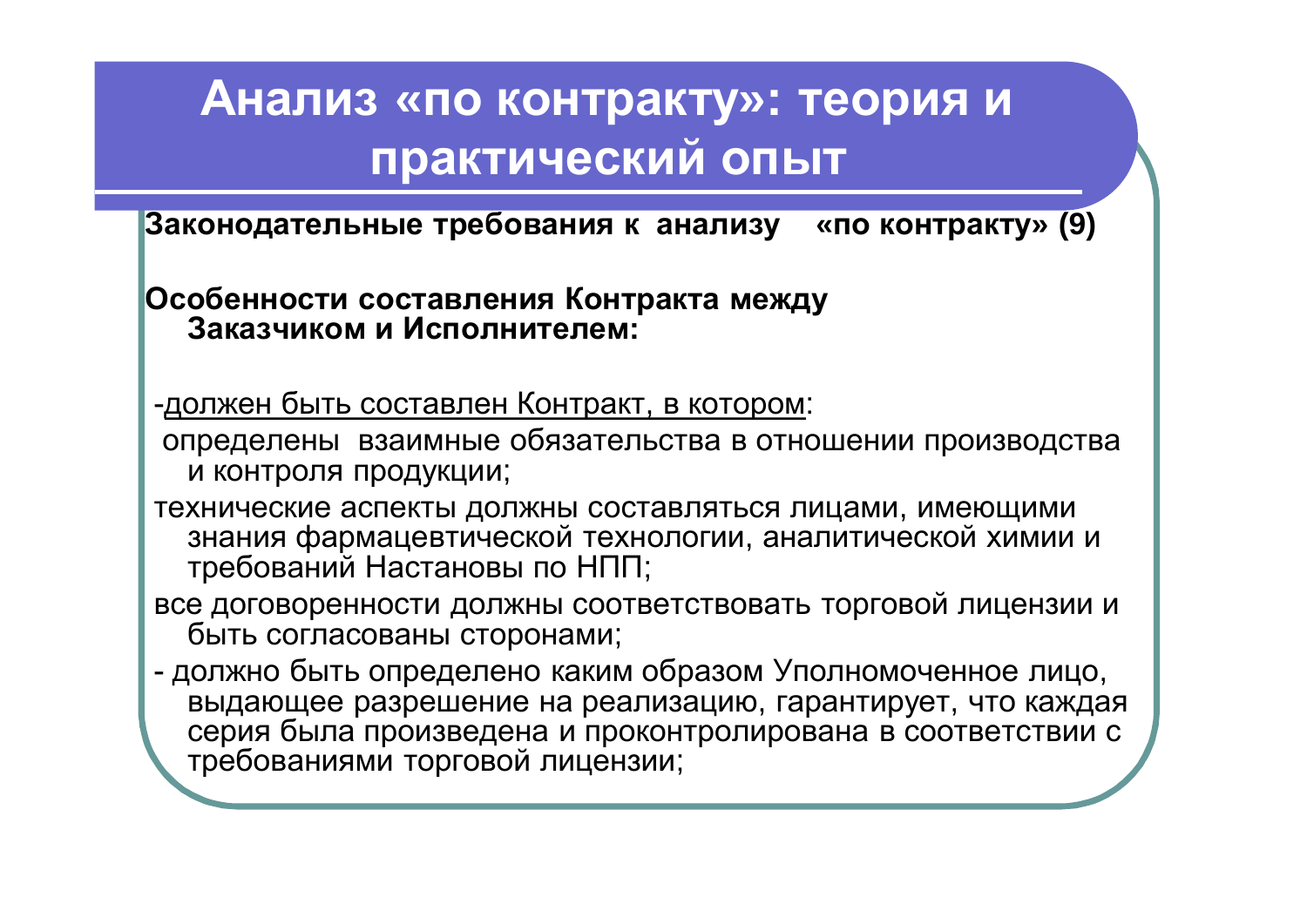$\overline{3}$ **аконодательные требования к анализу «по контракту» (10)** 

-в Контракте должно быть четко определено кто является ответственным:

за закупку сырья и материалов;

за проведение испытаний и выдачу разрешений на использование сырья и материалов;

за ведение технологического процесса и контроль качества, включая в процессе производства;

за отбор проб и анализ;

-в Контракте необходимо определить:

обязан или нет Исполнитель отбирать пробы в помещениях производителя, в случае проведения анализа по контракту ;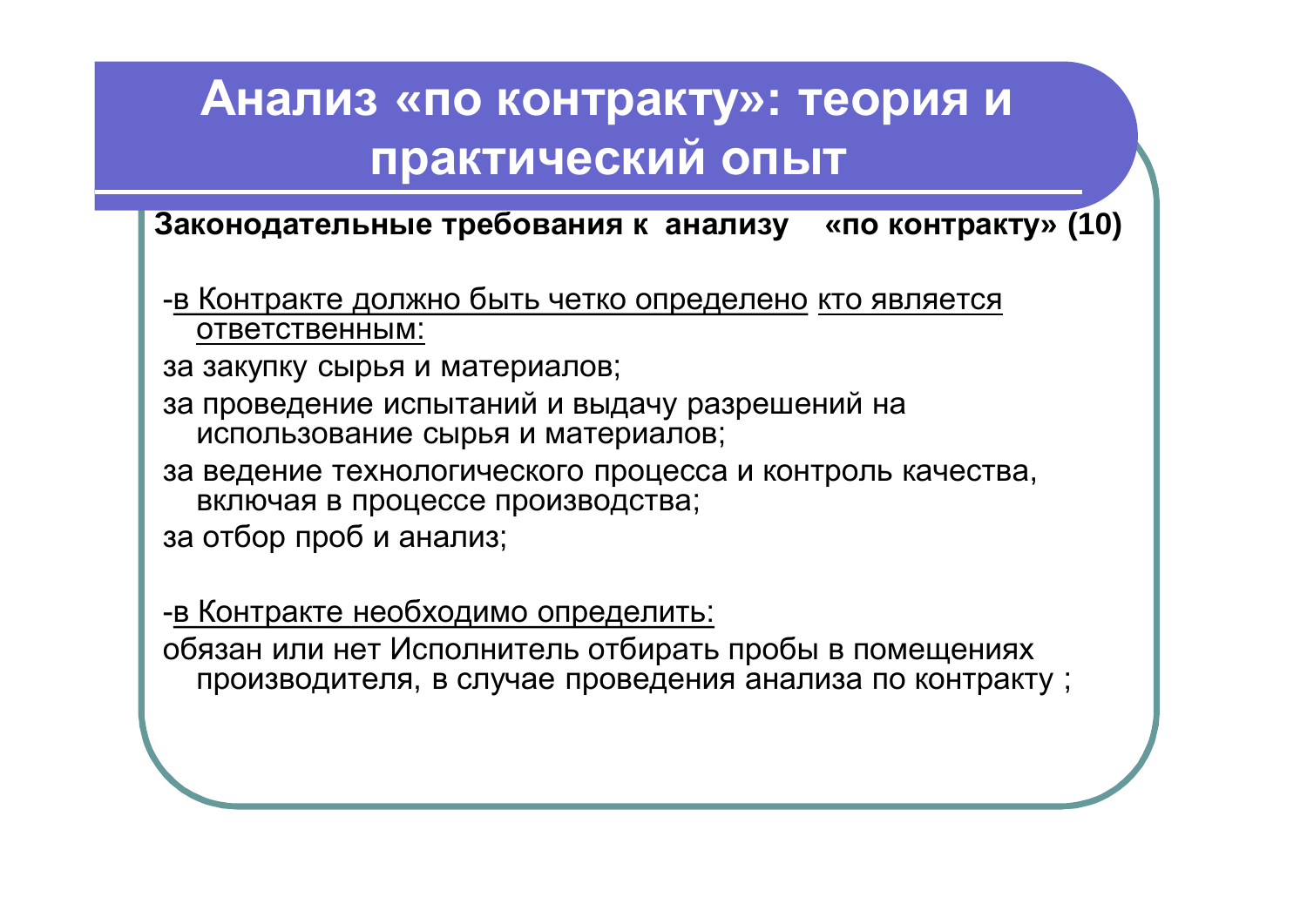Законодательные требования к анализу «по контракту» (11)

- должны храниться у Заказчика или быть для него доступны:

протоколы производства и протоколы анализов;

протоколы оптовой реализации;

контрольные образцы;

все протоколы, относящиеся к оценке качества продукции, необходимые в случае рекламаций или предполагаемого дефекта и указаны в его методиках;

- Контракт должен позволять Заказчику: инспектировать технические средства Исполнителя;

-в случае анализа по контракту:

Исполнитель должен понимать, что он подлежит инспектированию со стороны Компетентного органа;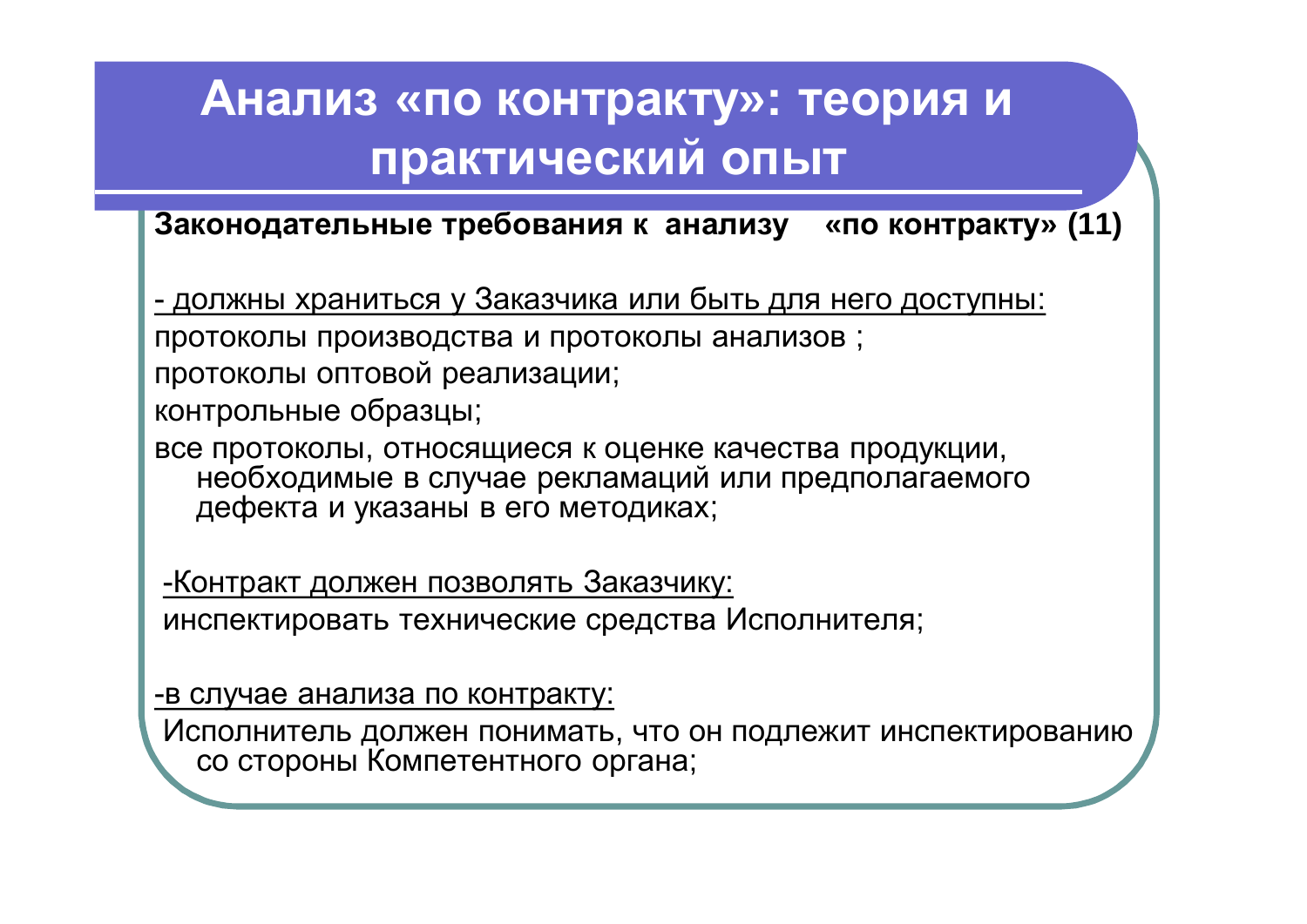**Законодательные требования к анализу «по контракту» (12)** 

<u> Приложение №16 «Сертификация Уполномоченным лицом и</u>  $\overline{B}_1$ **BIIIУСК СЕРИИ» ПОДРАЗДЕЛЬІ:** 

#### Общие требования

- П.4.4 Всегда, когда Уполномоченное лицо собирается положиться на подтверждение, виданное другим Уполномоченным лицом, необходим договор. Необходимо, что бы этот договор соответствовал главе 7 Настановы по НПП. Уполномоченное лицо, которое сертифицирует серию готовой продукции, должно гарантировать, что требования, указанные в договоре, выполняются.
- П.4.5 Договор должен содержать обязанности стороны-поставщикака нерасфасованой или промежуточной продукции уведомлять получателя про любые отклонения, результаты испытаний, которые выходят за пределы, указанные в спецификации, несоответствия требованиям Настановы по НПП, расследования, рекламации и другие вопросы, которые должно брать во внимание Уполномоченное лицо, ответственное за сертификацию серии готовой продукции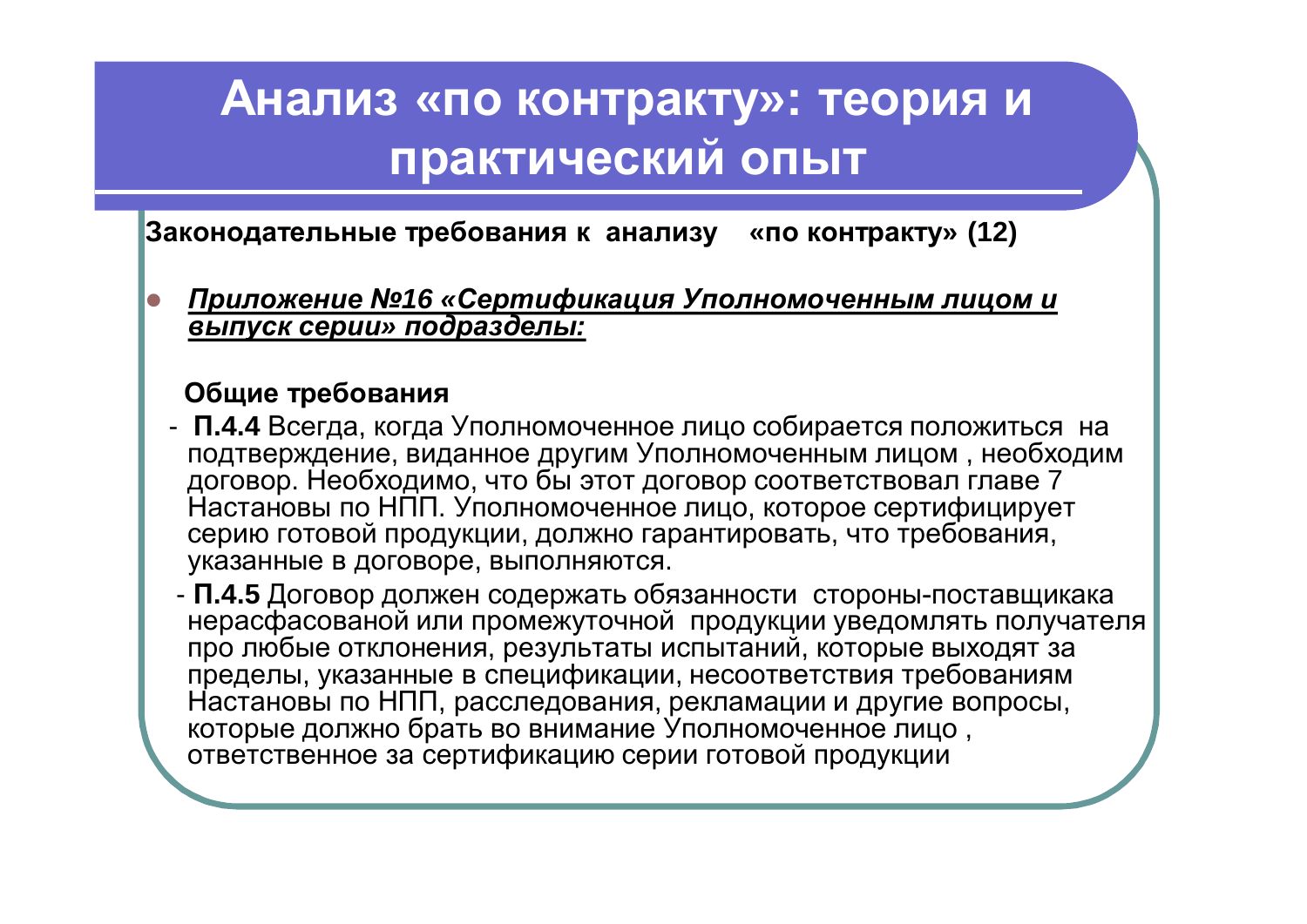Законодательные требования к анализу «по контракту» (13)

Испытание серий и выпуск препаратов, произведенных в ЕС/ЕЕА

**- П.5.3 Некоторые промежуточные стадии производства**  $\sigma$ **существляет по контракту другая компания** 

Одна или несколько промежуточных стадий технологического процесса **и контроля** могут быть переданы по контракту владельцу лицензии на производство в другой компании. Уполномоченное лицо Заказчика может учитывать подтверждение соответствующей стадии, выданное Уполномоченным лицом Исполнителя, но невзирая на это оно несет ответственность за гарантию того, що данная работа проведена в соответствии с усовиями письменного договора. Серия готовой <u>изотного статите усовият тителистиков договорите сертистикато с</u> владельца лицензии на производство, ответственного за выпуск серии на рынок.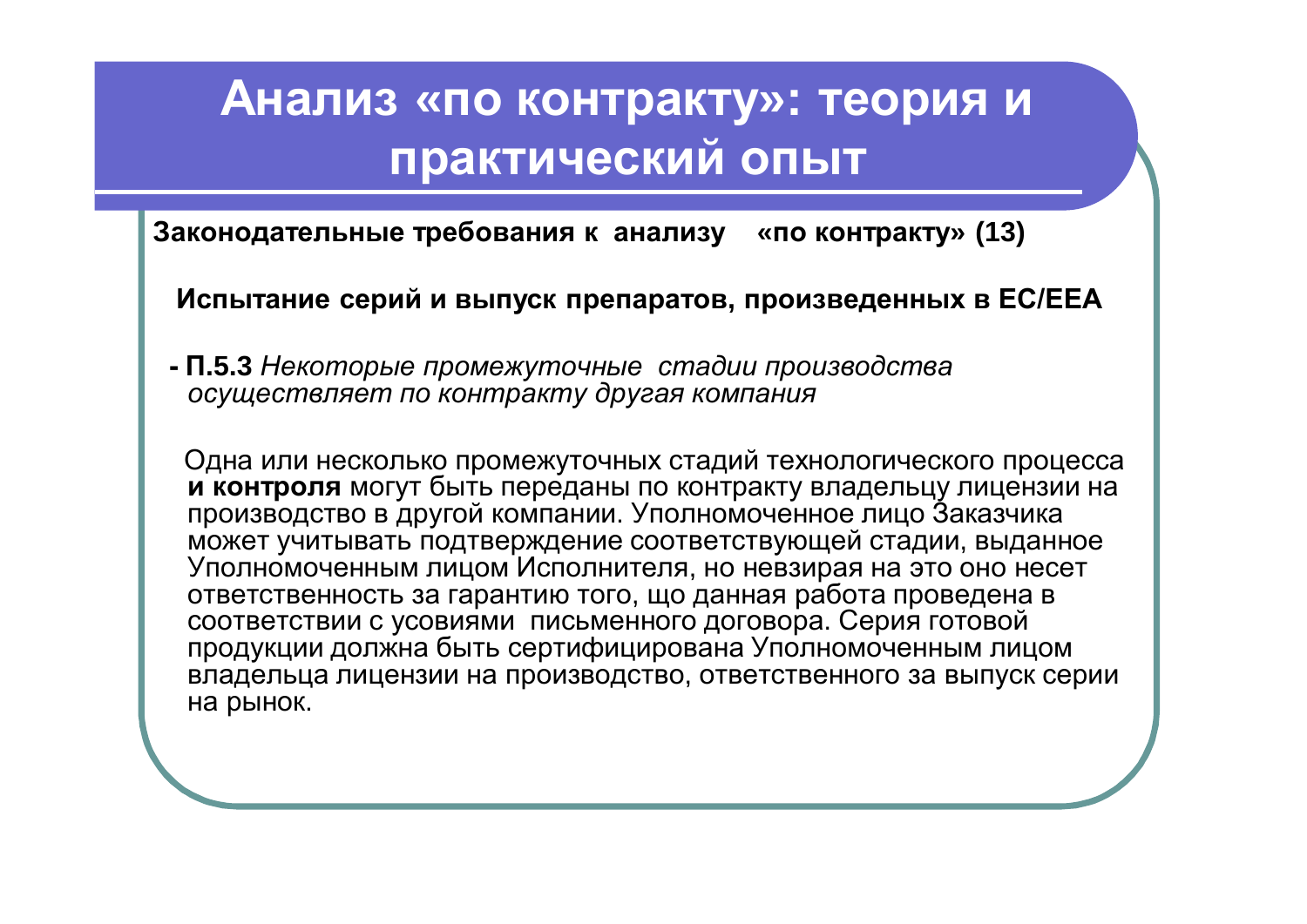Законодательные требования к анализу «по контракту» (14)

**- П.5.7** Лаборатория контроля качества и производственный участок лицензированы относительно разных лицензий на *производство.* 

Уполномоченное лицо, которое сертифицирует серию готовой продукции, может или нести персональную ответственность за лабораторные испытания, или учитывать подтверждения относительно испытаний, виданные другим Уполномоченным лицом. При отсутствии такого подтверждения Уполномоченное лицо обязано четко знать функции лаборатории и ее методики, которые имеют отношения к готовой продукции. которая сертифицируется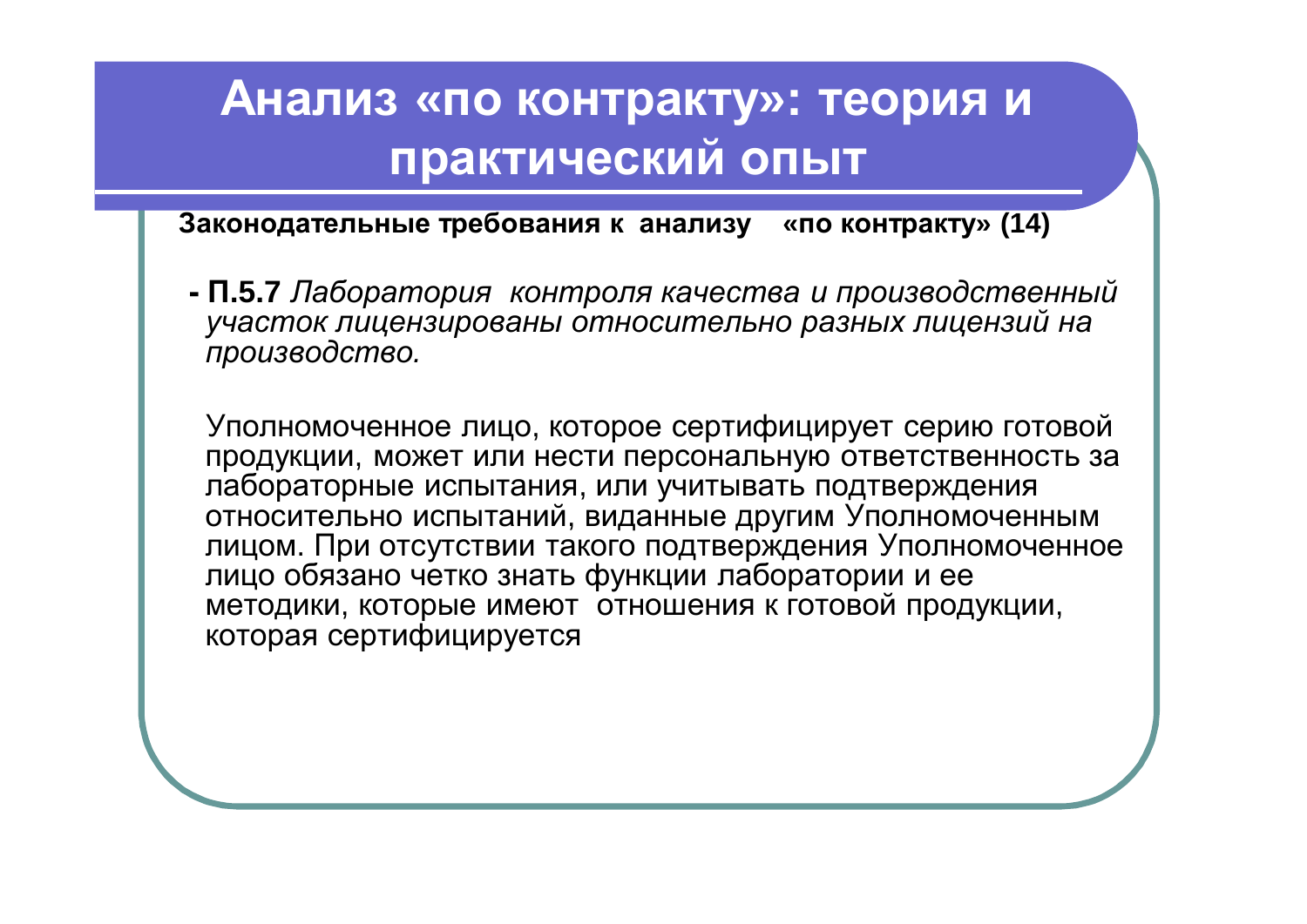$3a$ **конодательные требования к анализу «по контракту» (15)** 

Приложение №19 «Контрольные и архивные образцы»  $\overline{nod}$ *paздел*:

#### Письменные соглашения

**- П.6.1** Если владелец регистрационного свидетельства, ответственный за выпуск серии в Украине, не является одновременно юридическим лицом, которое представляет производственный участок, обязательство по отбору и хранению контрольных/архивных образцов должно быть определено в письменном соглашении между двумя сторонами в соответствии с главой 7 Настановы по НПП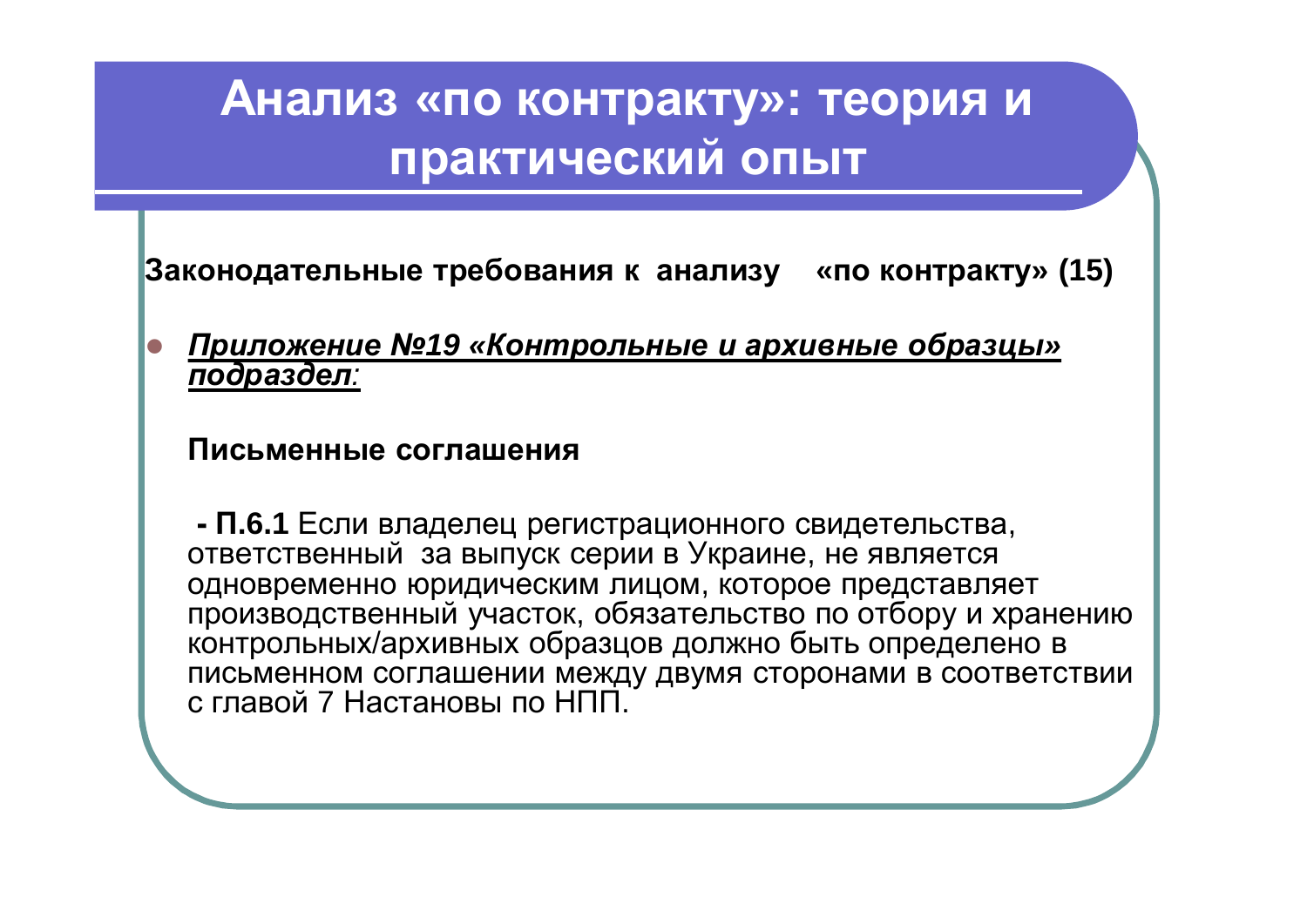Законодательные требования к анализу «по контракту» (16):

- **П.6.2** Уполномоченное лицо, которое сертифицирует серию для продажи, должно гарантировать, что все соответствующие контрольные и архивные образцы доступны в течение соответствующего срока. При необходимости все соглашения относительно такого доступа должны быть определены в письменном соглашении;
- **П.6.3** Если больше одного участка берет участие в производстве готовой продукции, наличие письменных соглашений является ключовым условием для управления отбором и размещением контрольных и архивных образцов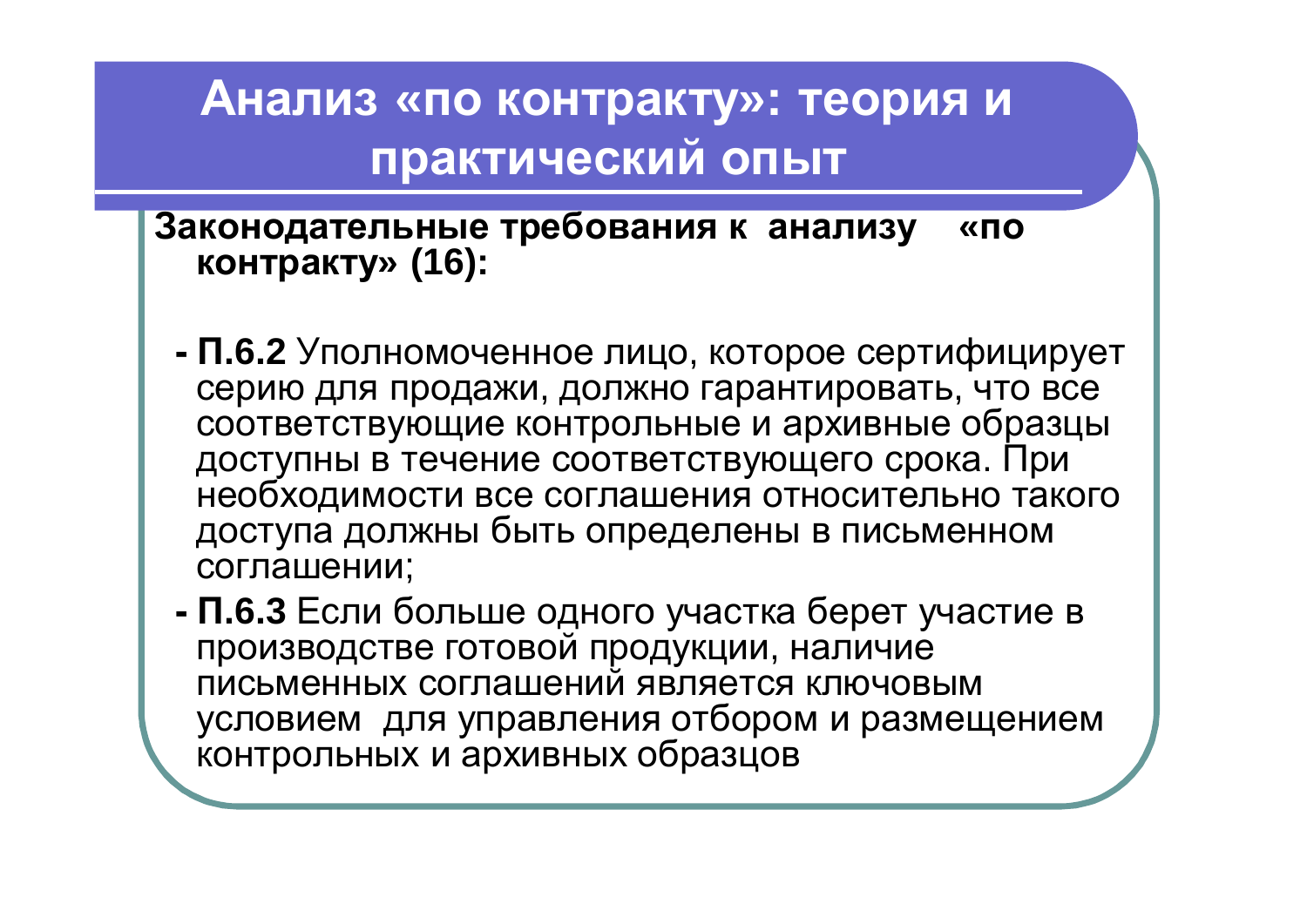Законодательные требования к анализу «по контракту» (17)

 $\Pi$ риложение №20 «Анализ риска для качества» подразделы:

Дополнение I: Методы и инструменты управления риском

 **ɉ.I.6 Ⱥɧɚɥɢɡɷɤɫɩɥɭɚɬɚɰɢɨɧɧɨɣɛɟɡɨɩɚɫɬɧɨɫɬɢɢɪɚɛɨɬɨɫɩɨɫɨɛɧɨɫɬɢ (Hazard Operability Analysis – HAZOP)**

НАZОР (см. IEC 61882) Основан на теории, что все риски основаны на отклонениях от запланированных или рабочих параметров. Это системная техника «мозгового штурма» для **идентификации риска** с использованием «ключевых слов» таких как «Нет» «Больше», «Кроме», «Часть» и пр., примененным к соответствующим параметрам (например, кантоминация, температура, загрязнение и т.д.), чтобы установить возможные отклонения от запланированных или рабочих параметров. Основан на оценке команды экспертов, обладающих знаниями и опытом в разработке технологии препаратов или его применении.

#### Возможные сферы применения метода:

**- Технологический процесс (его безопасность);** 

**- Контрактное производство;** 

 $\cdot$  Помещения, оборудования;

Результат анализа по методу НАZОР – перечень критических операций для управлению рисками, что облегчает регулярный мониторинг критических точек в ходе технологического процесса.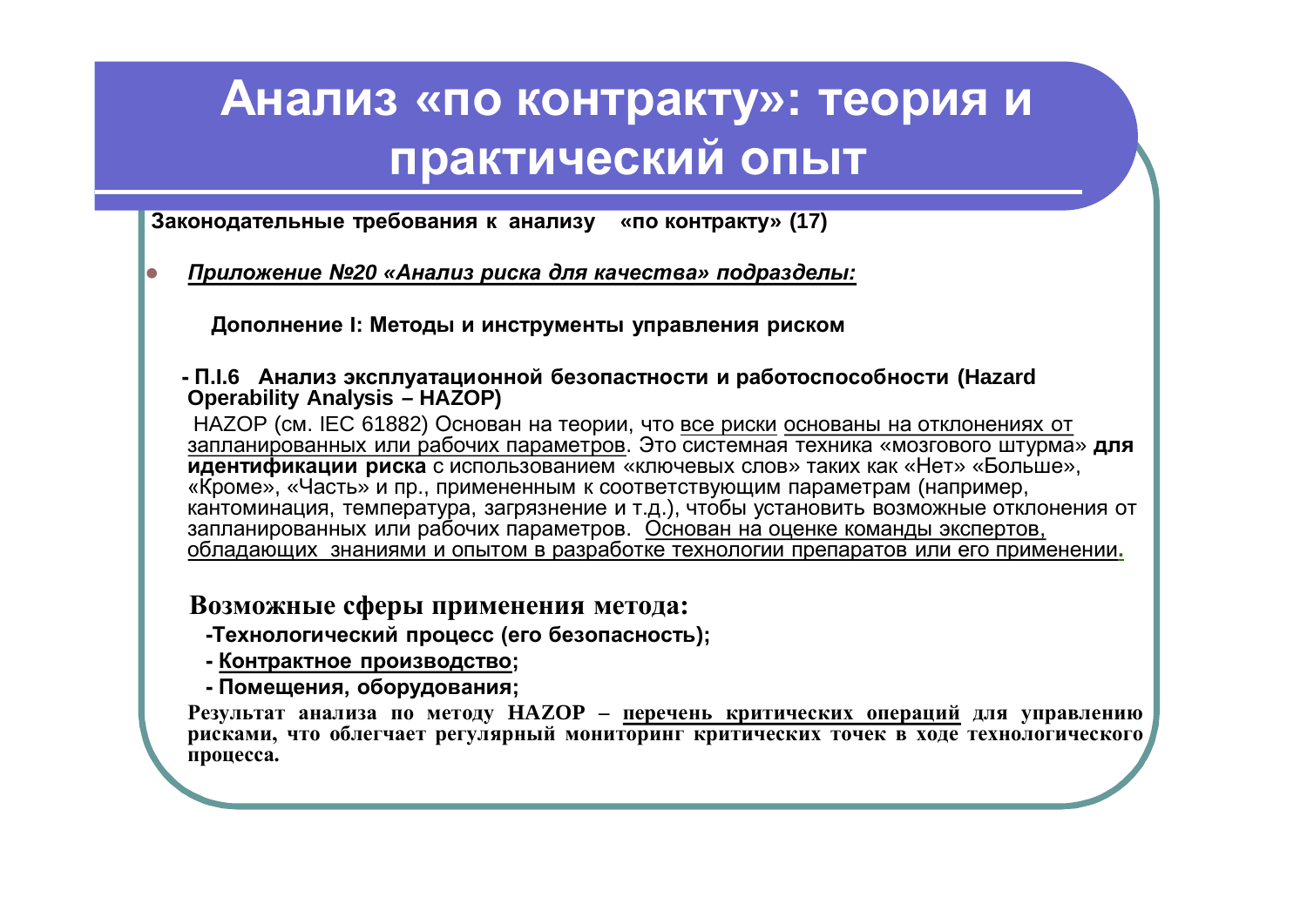Выбор Исполнителя анализа «по контракту»(1)

- Критерии приемлемости выбора лаборатории для проведения анализа «по контракту»:
- Аттестованная лаборатория контроля качества производителя ГЛС, имеющего лицензию на производство (сертифицированного на соответствие требованиям Настановы по НПП);
- Аттестованная уполномоченная лаборатория контроля качества;
- В сфере технической компетентности лаборатории должны быть методы контроля, которые необходимо выполнить «по контракту», в соответствии с торговой лицензией;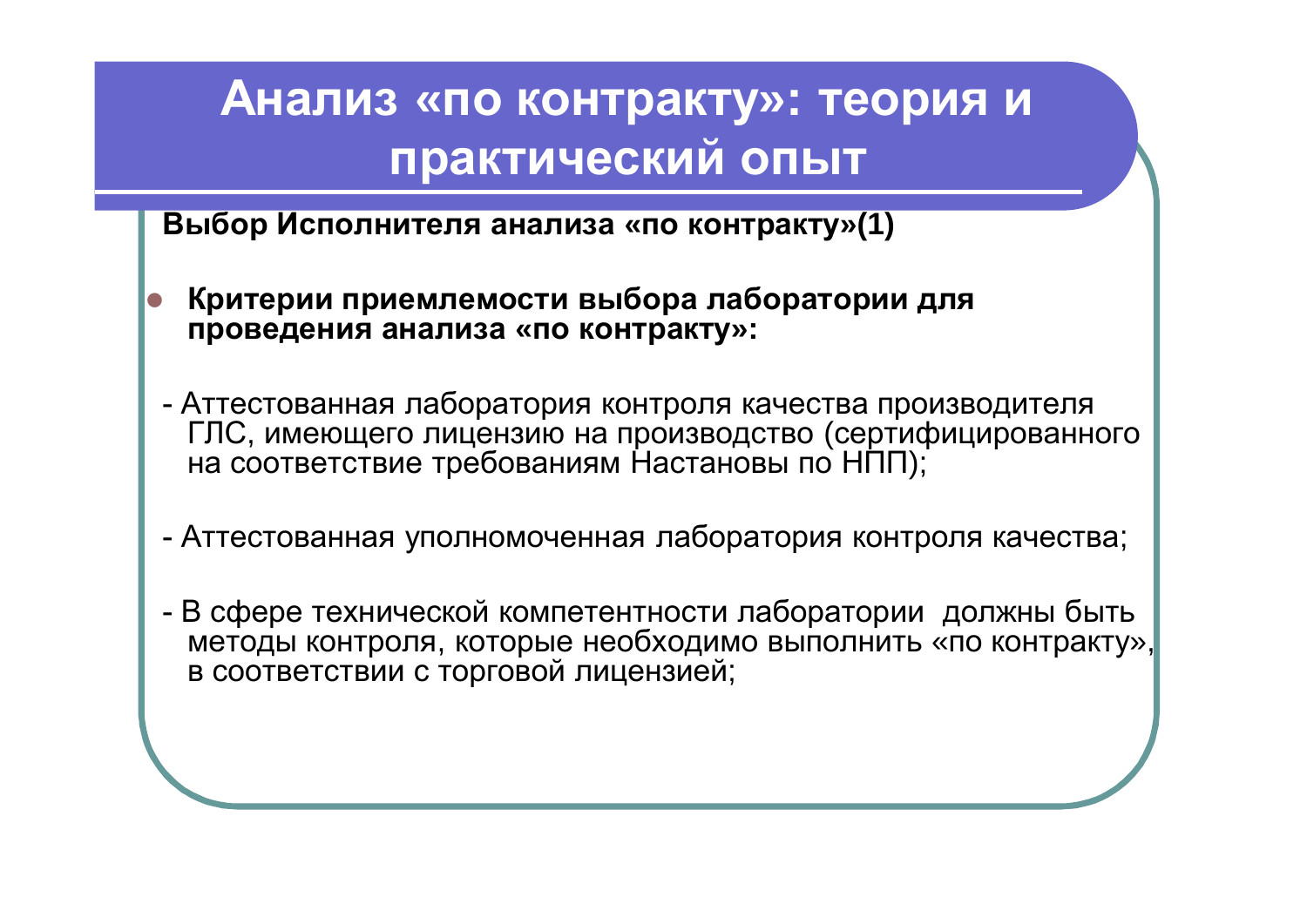Аудит Исполнителя анализа «по контракту»(1)

Аудит является методом адекватного контроля соблюдения согласованных между Исполнителем и Заказчиком требований к качеству проведения контроля качества и Системы обеспечения качества Исполнителя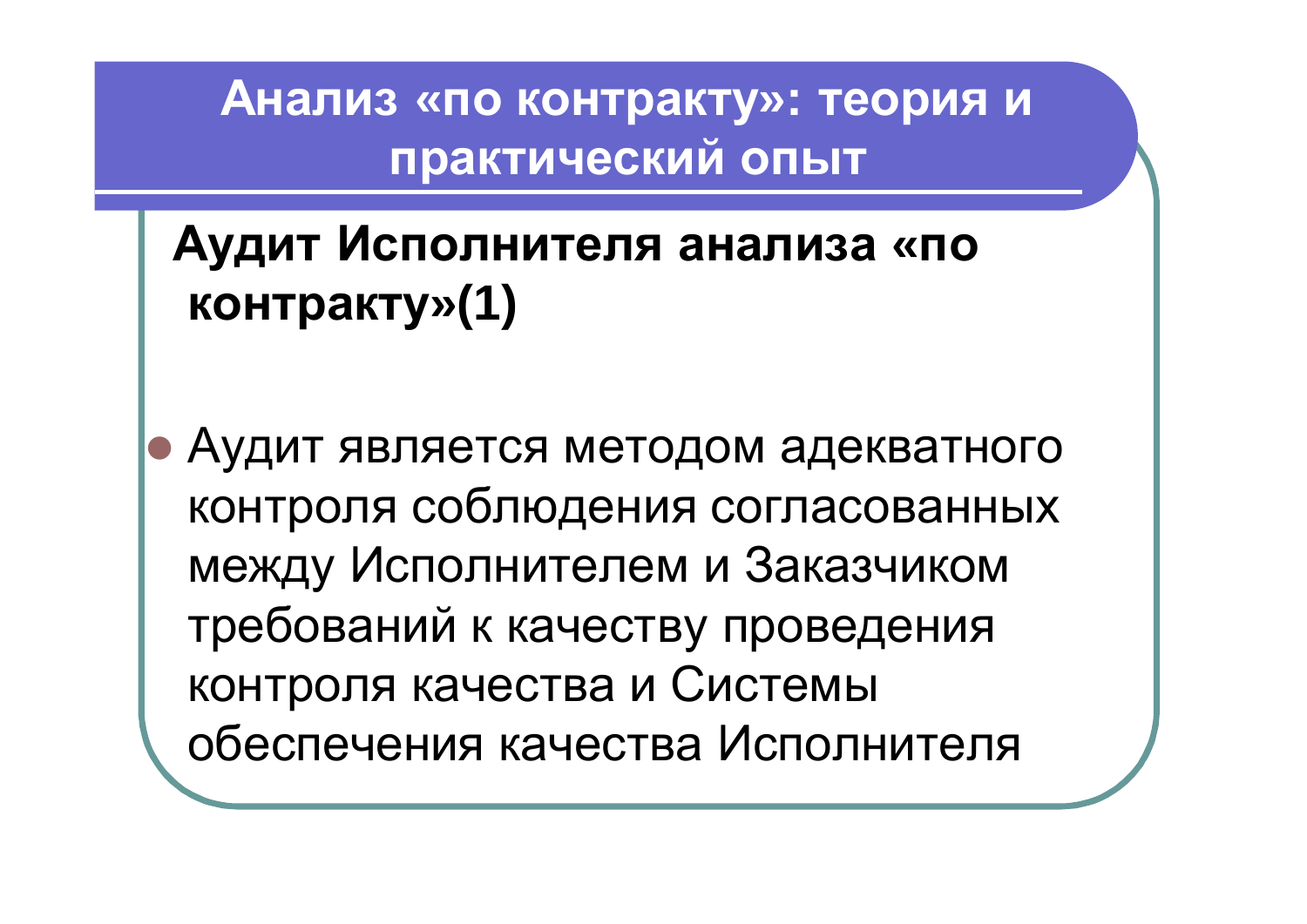**Ⱥɭɞɢɬɂɫɩɨɥɧɢɬɟɥɹɚɧɚɥɢɡɚ «ɩɨɤɨɧɬɪɚɤɬɭ»(2)**

z **Ɍɢɩɵɚɭɞɢɬɚɂɫɩɨɥɧɢɬɟɥɹɚɧɚɥɢɡɚ «ɩɨɤɨɧɬɪɚɤɬɭ»:** 1) «стартовый» аудит (осуществляется в процессе выбора новых Исполнителей анализа «по контракту»);

2) аудит – «выяснения причин» (осуществляется для выяснения причины проблем с качеством KK);

3) «текущий» аудит (осуществляется в виде мониторинга эффективности функционирования СОК Исполнителя анализа «по контракту»);

4) аудит «контроль выполнения» (осуществляется для контроля выполнения корректирующих действий по устранению причин обнаруженных несоответствий и может быть запланирован после проведения каждого из предыдущих трех типов аудита);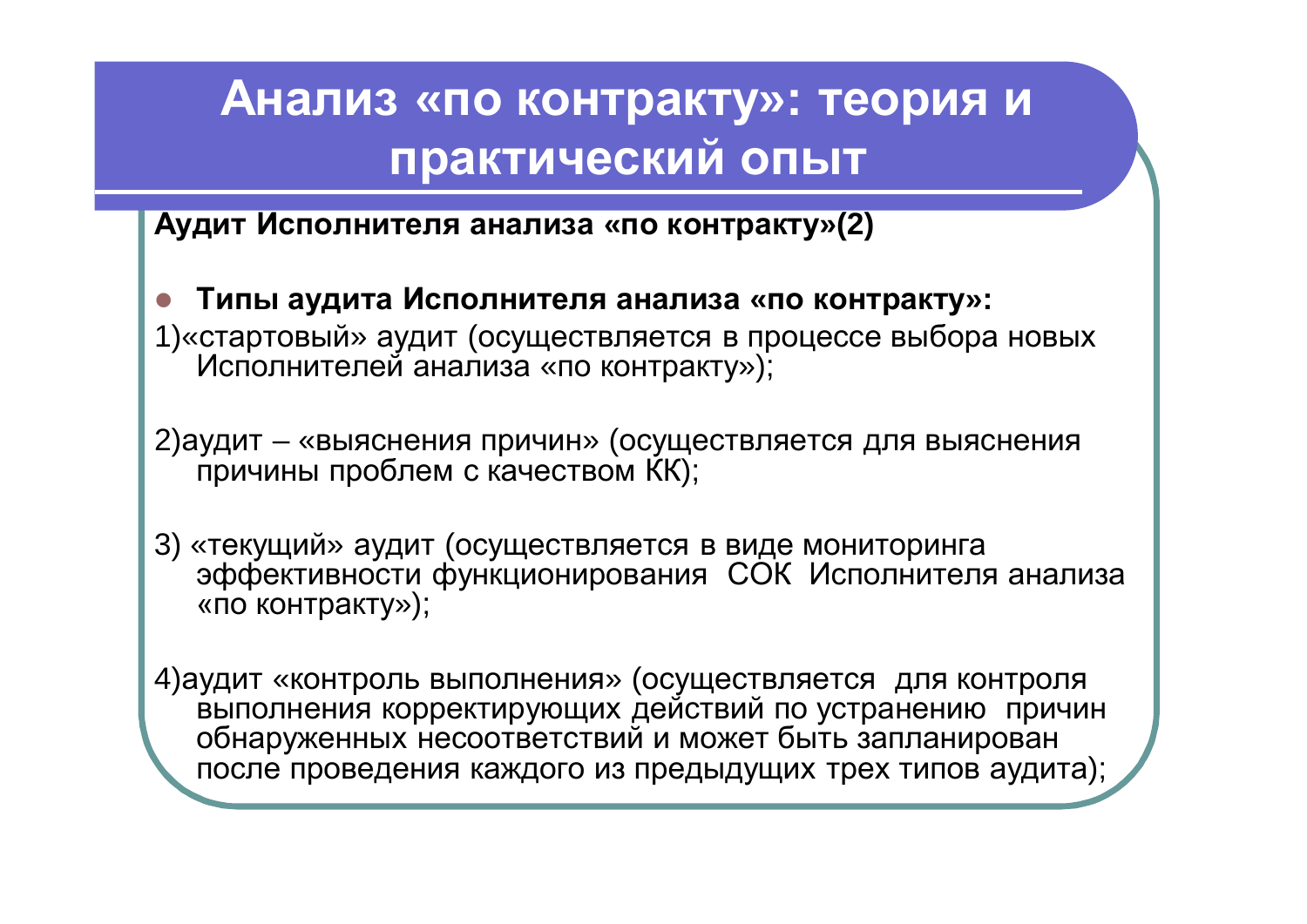**Исполнителя анализа «по контракту»(3)** 

Планирование аудита(1):

-Определить тип, цель и объем аудита;

-Заключить договор о конфиденциальности, при необходимости;

- Проанализировать все документы Исполнителя (Лицензия на производство, Сертификат соответствия требованиям Настановы по НПП, Руководство по качеству лаборатории контроля качества, Паспорт лаборатории, Свидетельство Аттестации лаборатории, включая техническую компетентность лаборатории);

-Проверить отчет о предыдущем аудите, если он проводился;

- Подготовить вопросник и контрольные вопросы;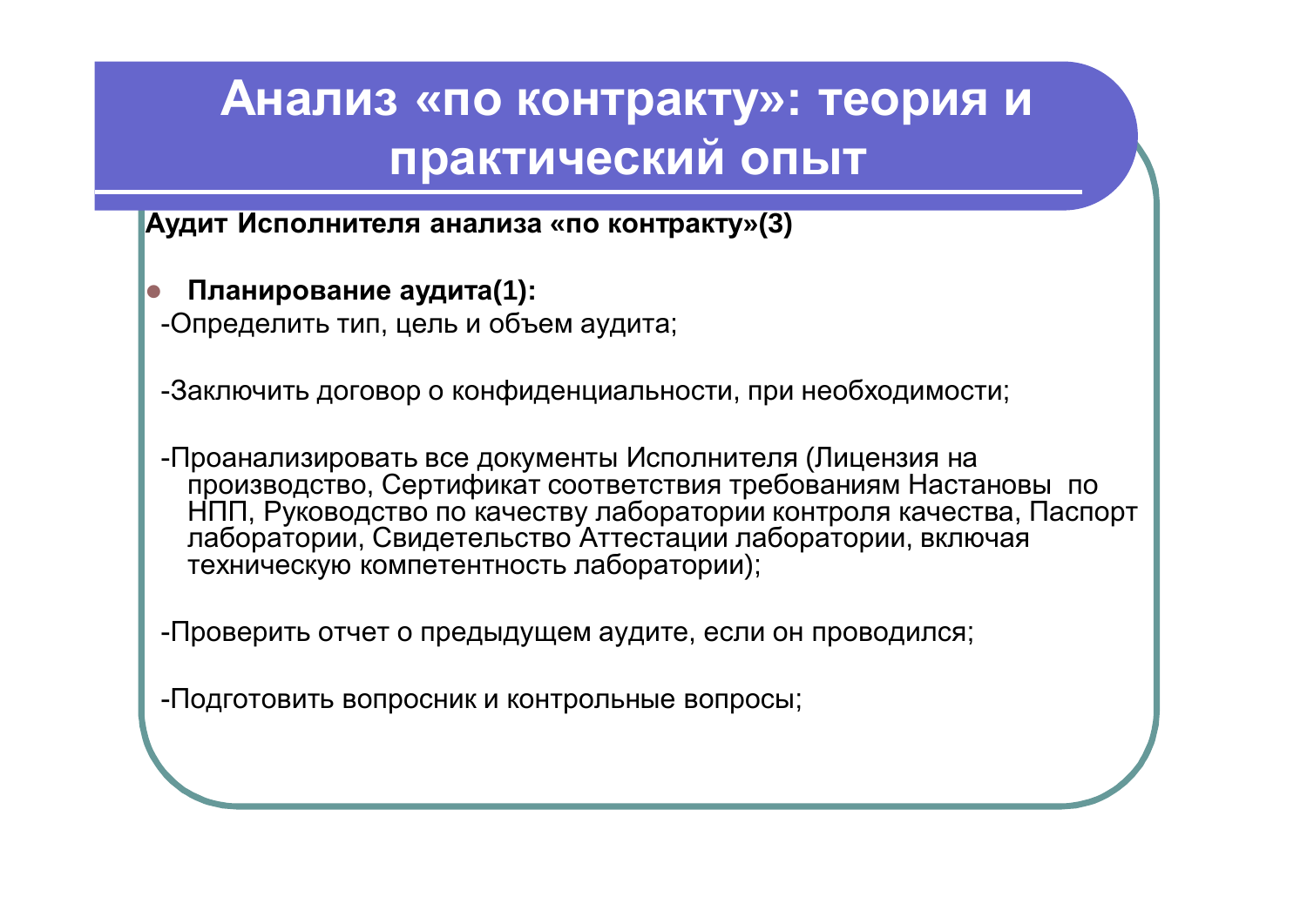**Аудит Исполнителя анализа «по контракту»(4)** 

#### Планирование аудита(2):

- -Определить группу аудиторов или назначить аудитора (аудит могут проводить собственные сотрудники предприятия (специалисты Обеспечения качества и Контроля качества), собственные сотрудники и сторонний специалист, сторонняя фирма, причем в этом варианте можно объединиться с другими заинтересованными производителями  $\Gamma$ ЛС):
	- -Согласовать условия и срок проведения аудита с Исполнителем анализа «по контракту» с учетом, того что на месте будут ответственные сотрудники Исполнителя, во время аудита будет возможность посмотреть лаборатории контроля качества;

-Договориться предварительно о «рабочем языке» и «языке» отчета аудита, о месте размещения аудиторов и транспортном обеспечении, если речь идет о зарубежном аудите, и составить смету аудита;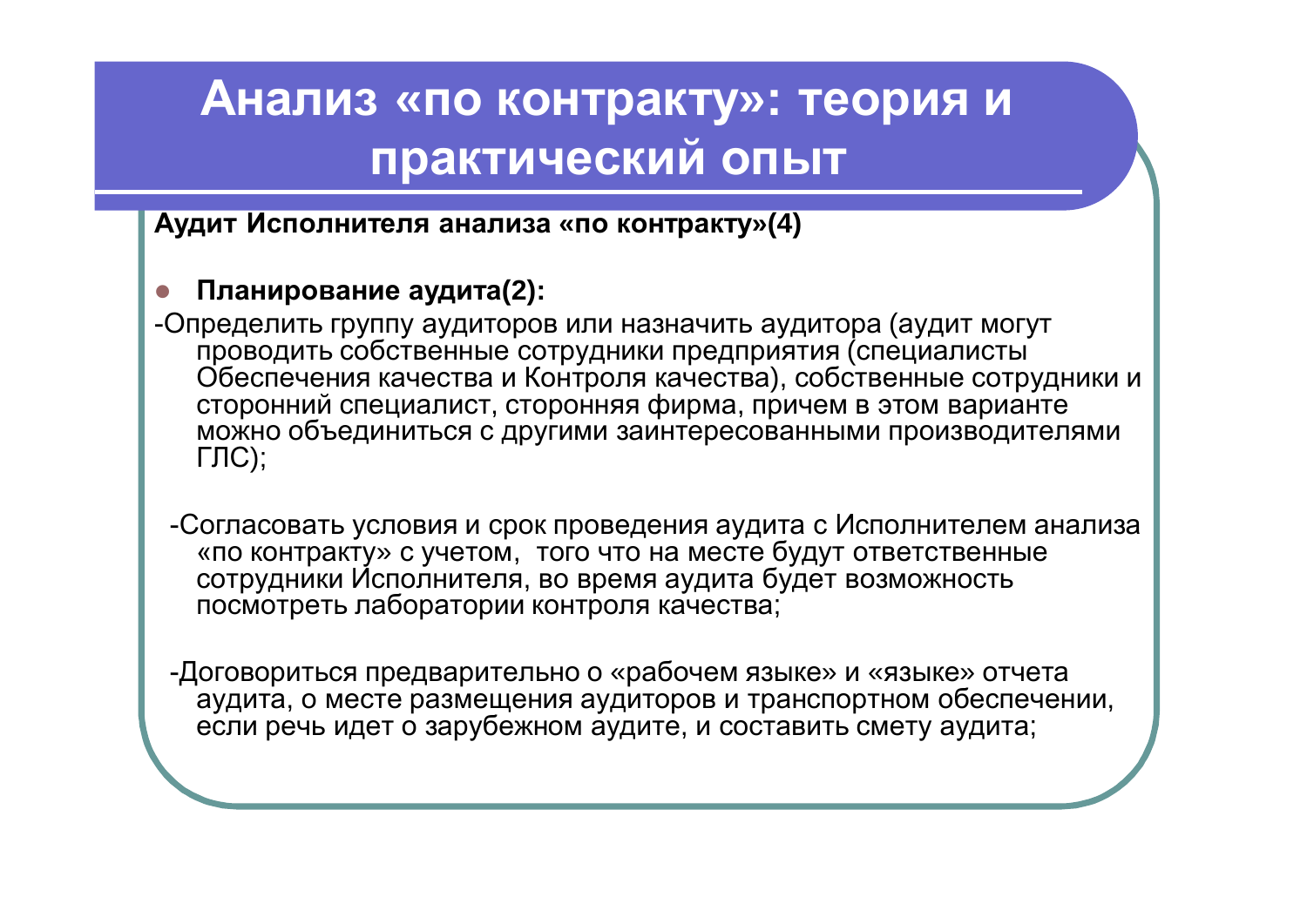**Ⱥɭɞɢɬɂɫɩɨɥɧɢɬɟɥɹɚɧɚɥɢɡɚ «ɩɨɤɨɧɬɪɚɤɬɭ»(5)**

Подготовка аудиторов (1): Ведущему аудитору собрать группу аудиторов и обсудить следующие **МОМЕНТЫ:** 

-цель и предмет аудита;

-базовую информацию об объекте аудита;

-порядок и график проведения аудита (не более трех дней);

-разделить группу аудиторов по аспектам аудита (при необходимости);

-объяснить, при необходимости толкование вопросов вопросника;

-уточнить методы оценки (качественные или количественные)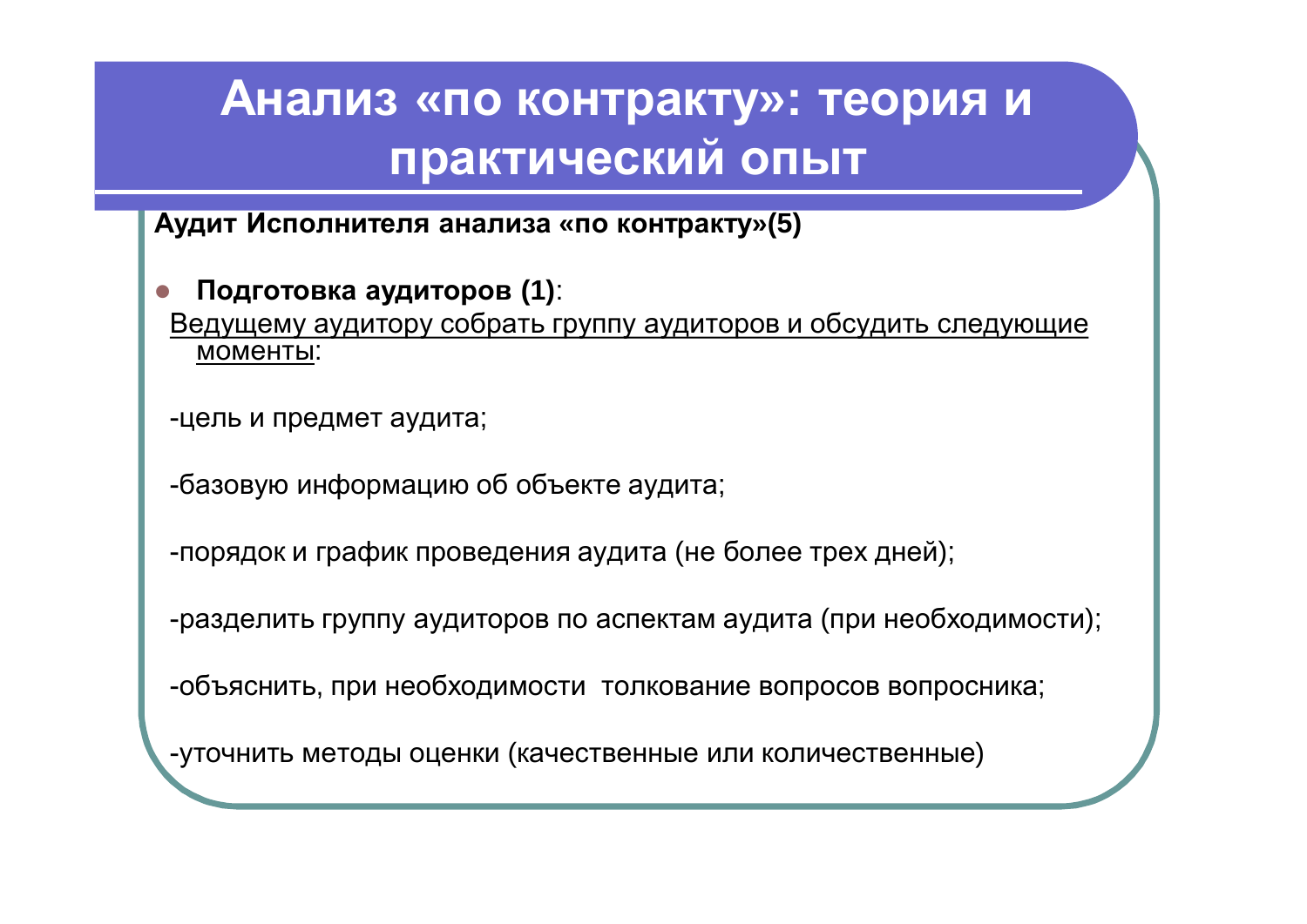**Аудит Исполнителя анализа «по контракту»**(6)

- Проведение аудита(1):
- -провести краткое вступительное совещание встречу с ответственными работниками Исполнителя анализа «по контракту»;

-ознакомится с правилами техники безопасности и другими правилами Исполнителя;

-провести осмотр лабораторий контроля качества и собрать информацию на основании собственных наблюдений, контроля документации на рабочих местах и опроса работников Исполнителя на всех уровнях;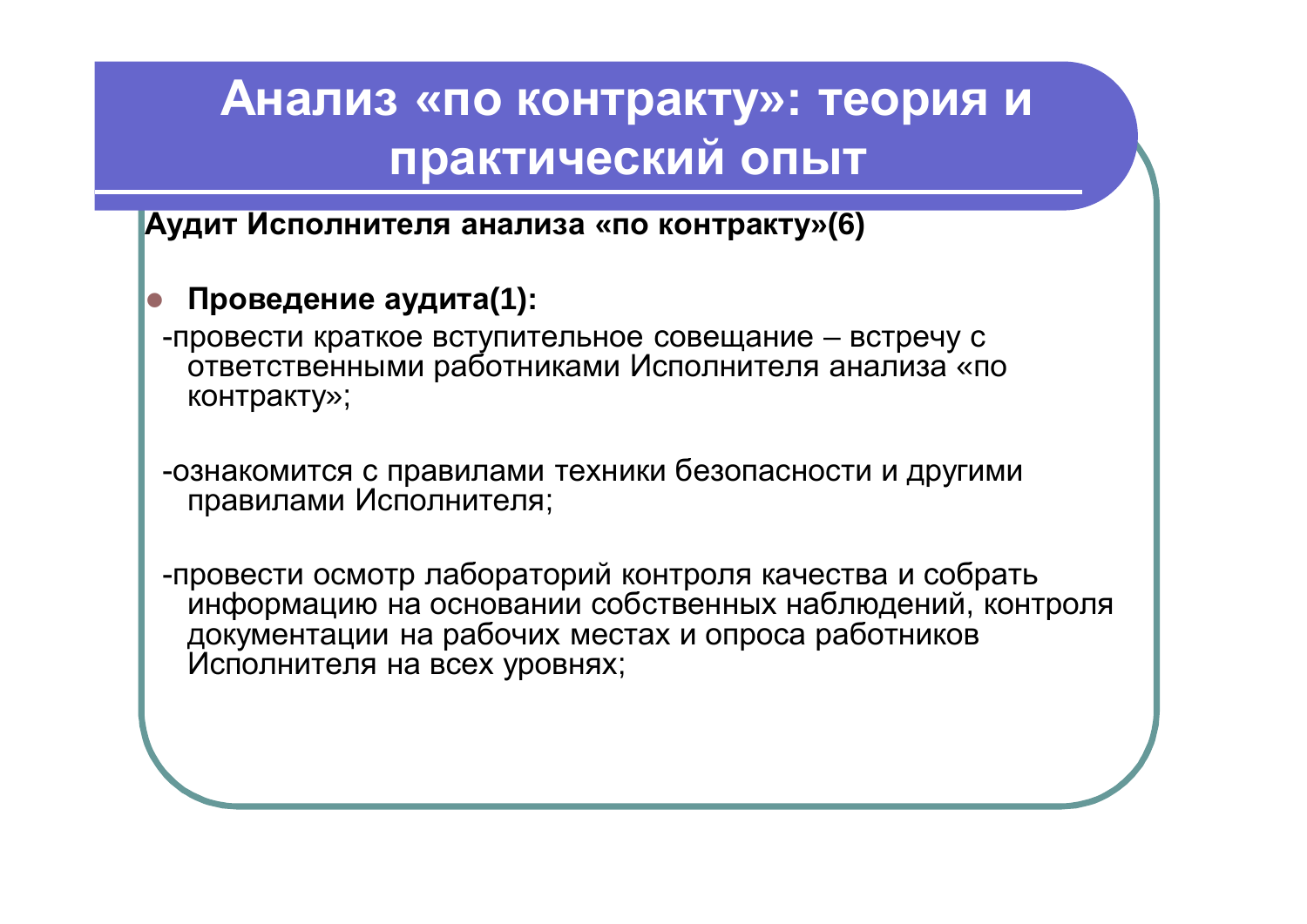**Аудит Исполнителя анализа «по контракту»(7)** 

Проведение аудита(2):

-своевременно и тщательно заполнять подготовленный вопросник и ответы на подготовленные контрольные вопросы;

-сразу в ходе аудита обращать внимание Исполнителя на явные проблемы и неприемлемые условия;

-следить за соблюдением графика проведения аудита;

-организовать заключительную встречу с ответственными работниками Исполнителя;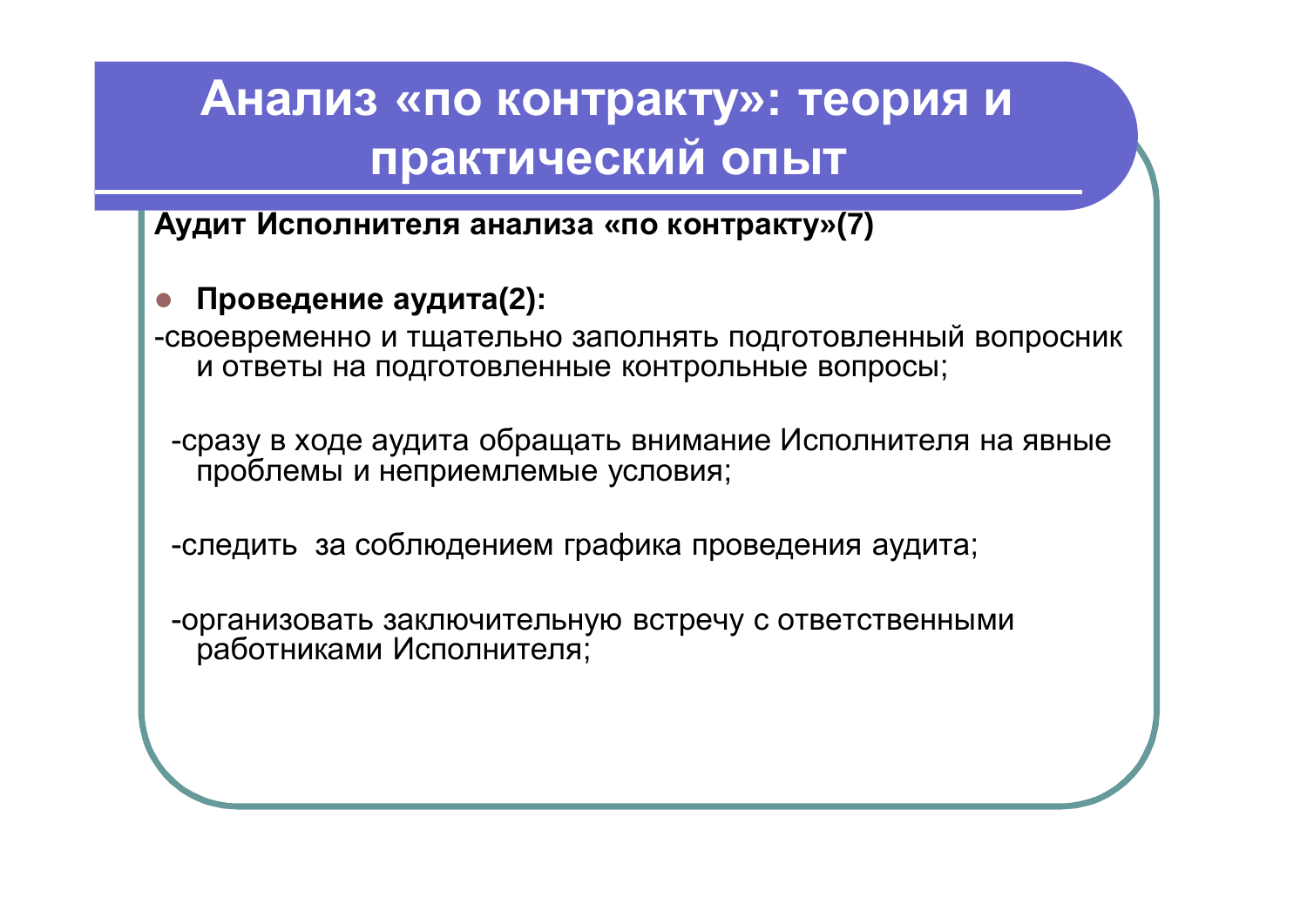#### **Ⱥɭɞɢɬɂɫɩɨɥɧɢɬɟɥɹɚɧɚɥɢɡɚ «ɩɨɤɨɧɬɪɚɤɬɭ»(7)**

#### **Оценка аудита:**

Составление Отчета аудита (не более четырех недель после его проведения). В Отчете следует привести:

-общую информацию о лаборатории Исполнителя (организационно структурная схема лаборатории, область технической компетентности и т.п.);

-тип и цель аудита;

-лиц, с которыми работали и к которым обращались аудиторы во время аудита; -подведение итогов по полученным сведениям:

-определение положительных и отрицательных моментов СОК Исполнителя;

-классификацию отрицательных моментов в зависимости от степени влияния на объективность результатов контроля качества продукции;

-количественную оценку результатов аудита (на основании вопросника с количественной оценкой) и процентную оценку результатов аудита;

-определение состояния СОК Исполнителя на основании процентной оценки иезультатов аудита, т.е. уровень выполнения требований Настановы по НПП; -рекомендации по улучшению (корректирующие действия) и план последующих мероприятий: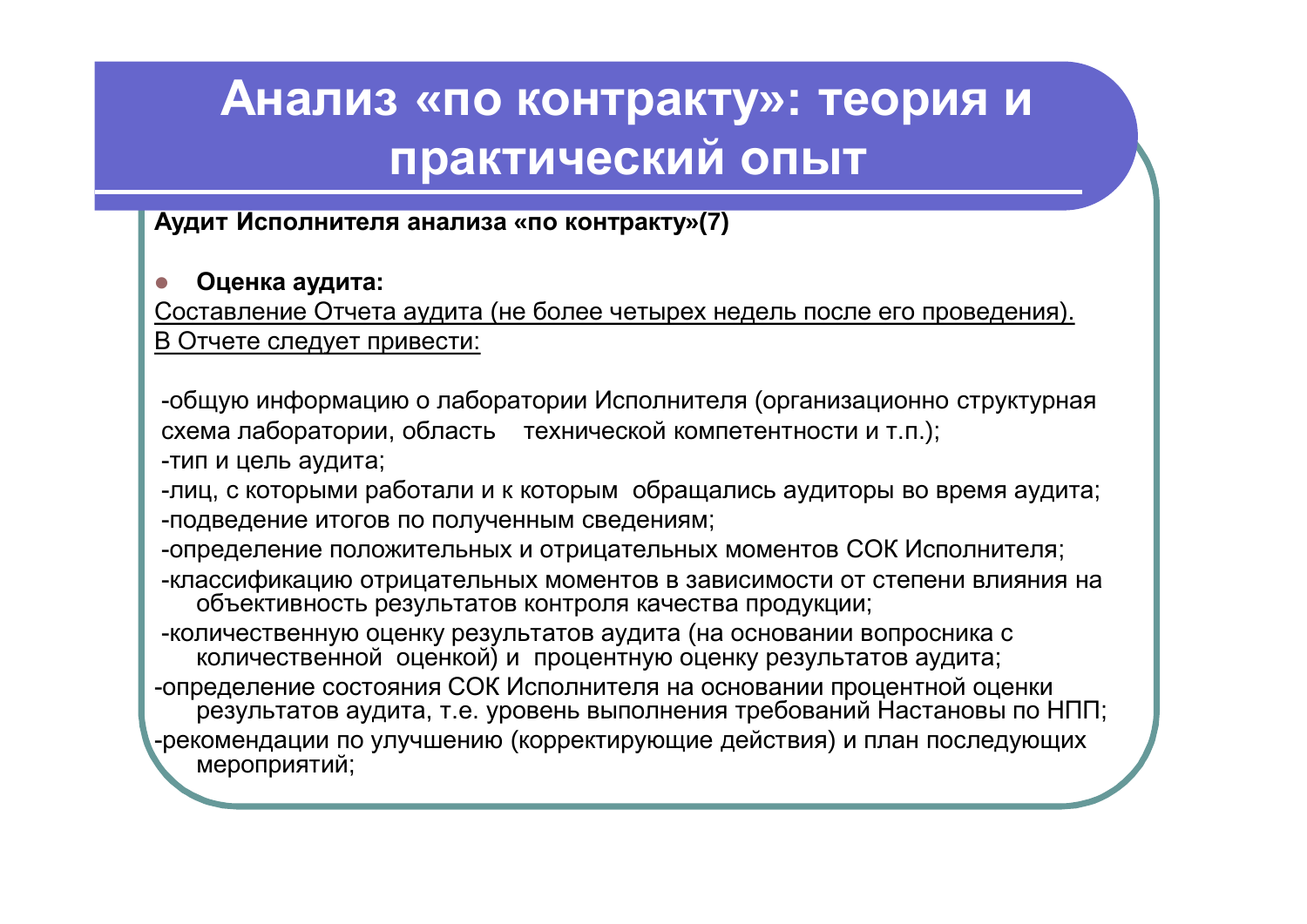Аудит Исполнителя анализа «по контракту»(8)

Вопросник для проведения аудита Исполнителя анализа «по контракту»:

-Должен составляться в соответствии с требованиями

Настановы по НПП (включая 6 и др. главы, соответствующие приложения, в которых определены требования к СОК отдела КК) и ISO 17025 - для проведения аудита лабораторий контроля качества другого производителя ГЛС и для

- -Должен предусматривать способ оценки результатов аудита (качественный, простой количественный или комплексный количественный);
- -Должен предусматривать формулирование выводов об уровне выполнения требований Настановы по НПП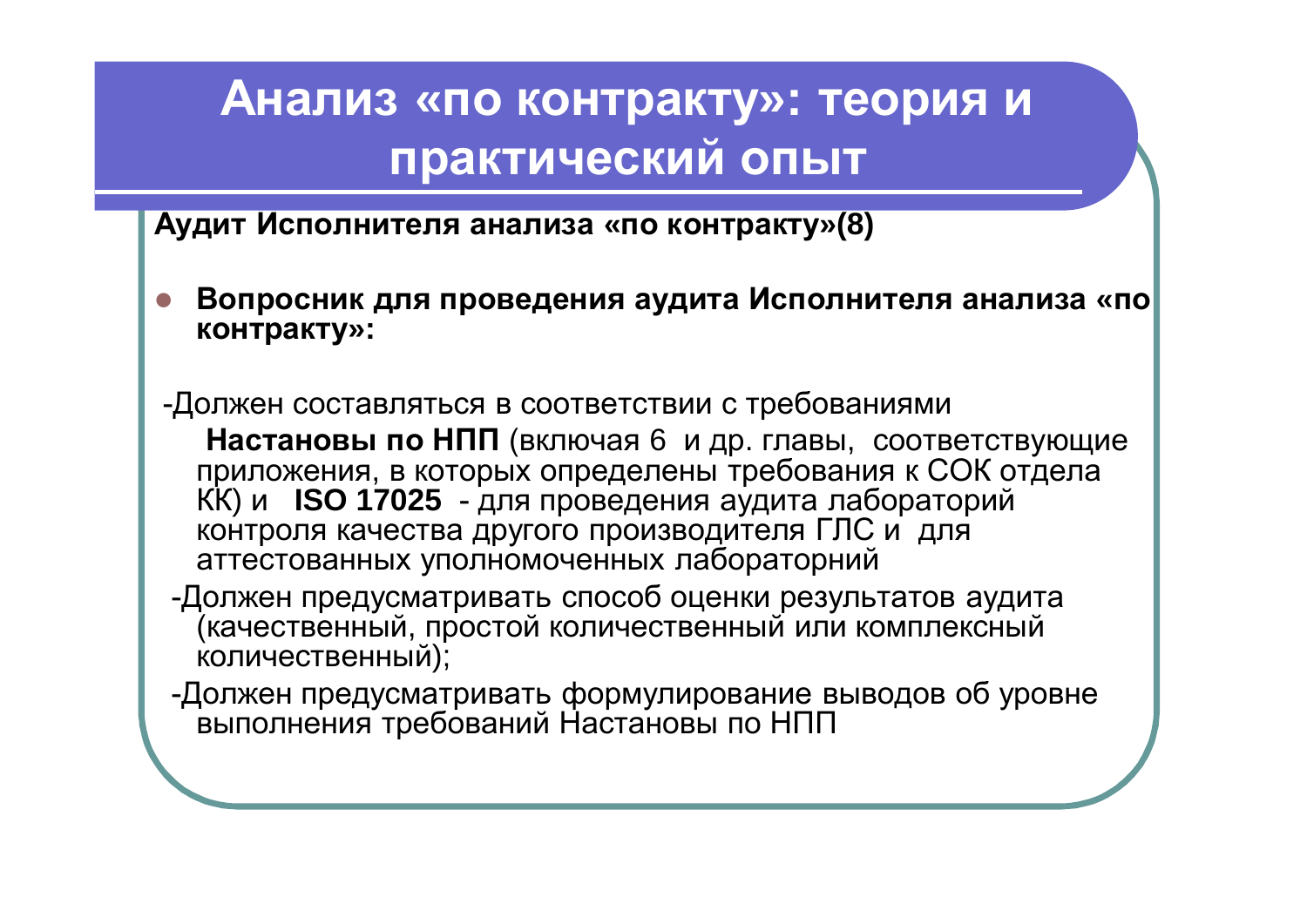**Ⱥɭɞɢɬɂɫɩɨɥɧɢɬɟɥɹɚɧɚɥɢɡɚ «ɩɨɤɨɧɬɪɚɤɬɭ»(9)**

- Качественный способ оценки результатов аудита(1): Оценочная шкала (на основании методик управления рисков):
- Критическое заключение (К, результат противоречит требованию Настановы по НПП и ставит под угрозу получение объективных результатов контроля качества (ЌЌ) продукта;
- -Существенное заключение (С, результат не соответствует требованию Настановы по НПП и может привести к получению не объективных результатов КК продукта;
- -Несущественные заключения (H, результат не соответствует требованию Настановы по НПП, но не может привести к получению не объективных результатов КК продукта;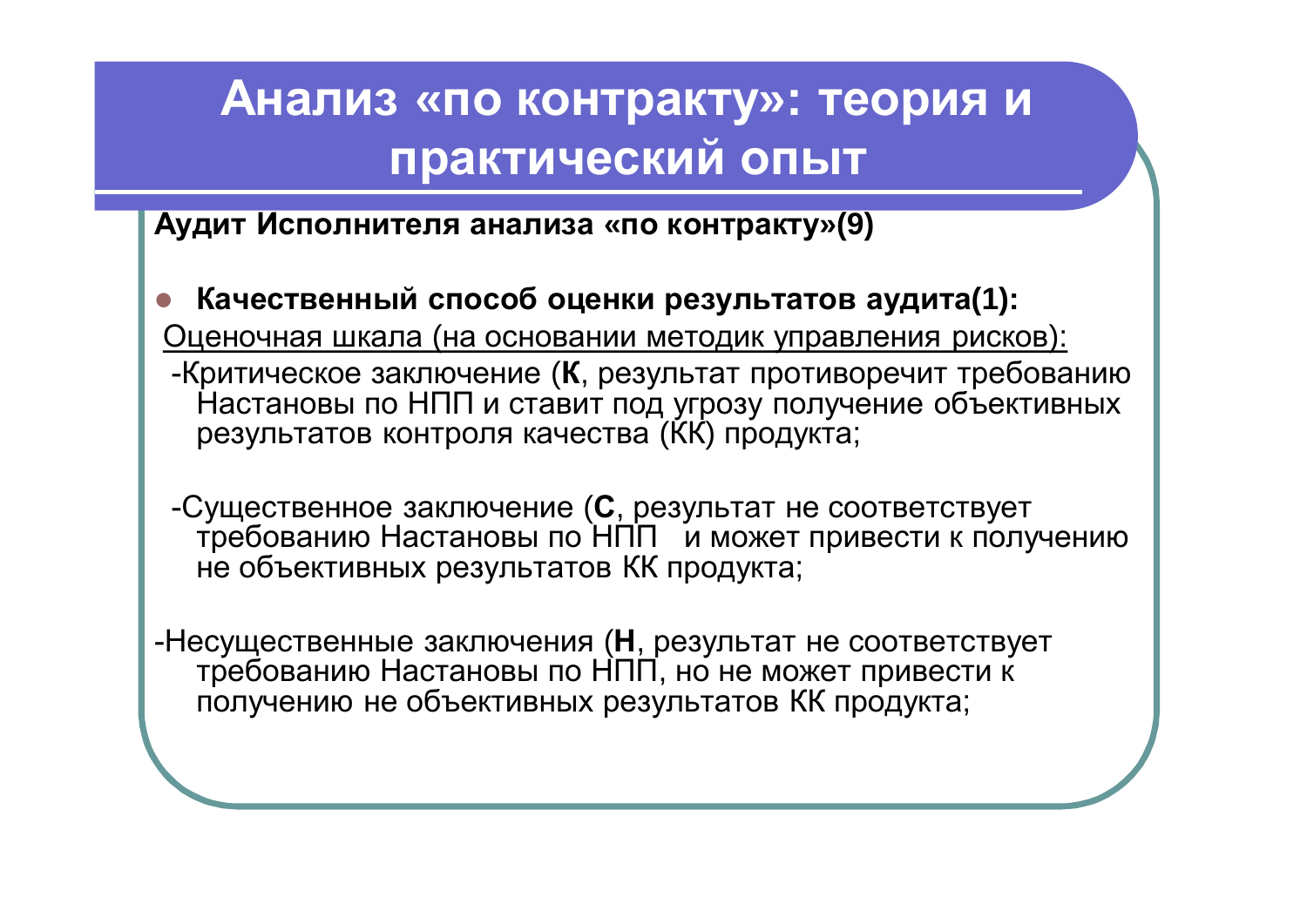#### Аудит Исполнителя анализа «по контракту»(10)

- Качественный способ оценки результатов аудита(2): Обработка результатов аудита в целом и формулирование выводов по результатам аудита:
	- определяются положительные и отрицательные моменты в СОК Исполнителя:

-определяется общее количество:

- а) критических заключений/несоответствий;
- б) существенных заключений/несоответствий;
- в) несущественных заключений/несоответствий;

-определяется состояние СОК Исполнителя (т.е уровень соответствия требованиям Настановы по НПП) в целом.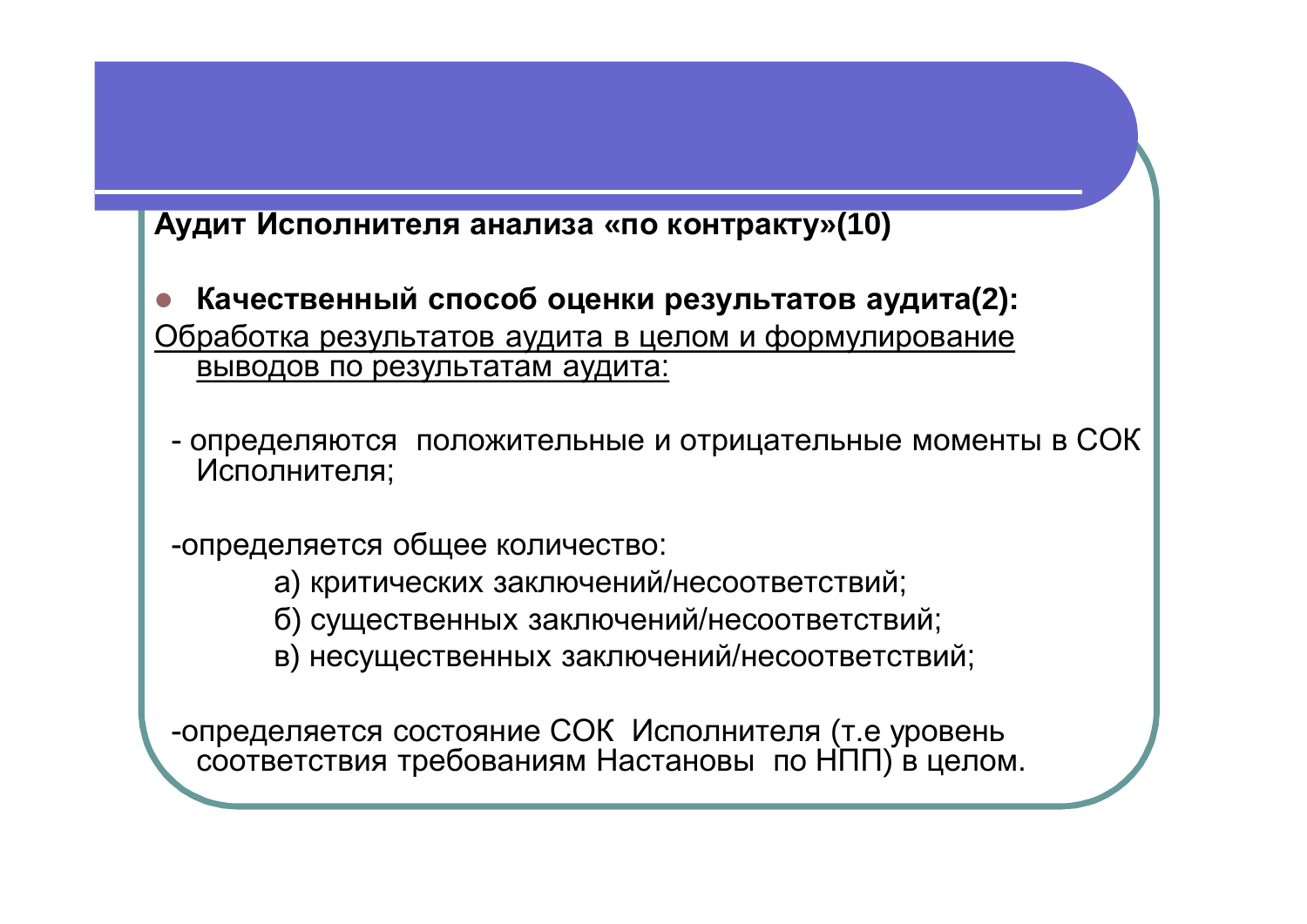**ИЗГОВ В ХУДИТ ИСПОЛНИТЕЛЯ АНАЛИЗА «ПО КОНТРАКТУ»(10)** 

|  | Простой количественный способ оценки: |  |
|--|---------------------------------------|--|
|  |                                       |  |

Оценочная шкала (предполагает, что все вопросы равноценны по значимости/критичности):

-**3** бала - **отлично** (полное соответствие требованиям Настановы по НПП);

-**2** бала – **адекватно** (достижение основного уровня требований Настановы по НПП);

-1 бал – минимально (предупредительный уровень требований Настановы по НПП);

-**0** балов – неудовлетворительно (несоблюдение требований Настановы по НПП);

-**Н** – неприменимый вопрос для данного субъекта.

Простая оценка результатов аудита:

-Рассчитывают сумму балов всех ответов и делят на количество ответов (не учитывая ответы с оценкой **H**);

-Полученный результат умножают на 100 и делят на 3 (максимальный бал за ответ) и получают процентную оценку результатов аудита;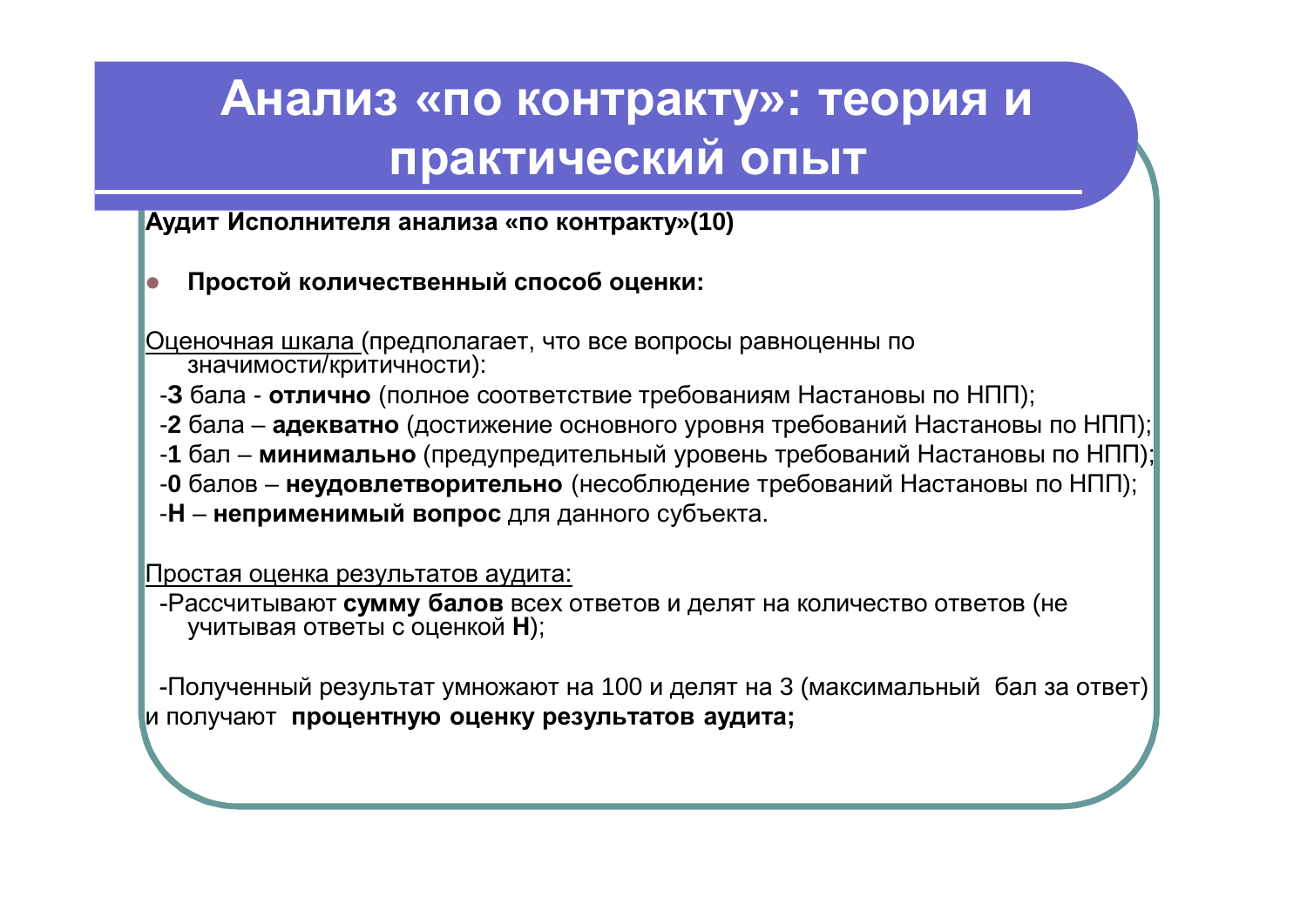**Ⱥɭɞɢɬɂɫɩɨɥɧɢɬɟɥɹɚɧɚɥɢɡɚ «ɩɨɤɨɧɬɪɚɤɬɭ»(11)**

Комплексный количественный способ оценки(1):

Оценочная шкала (такая же как и для простого количественного способа оценки);

Определение значимости вопроса (с учетом влияния на качество результатов контроля качества продукта):

- Критическое влияние - 4 бала;

-Значимое влияние - 2 бала;

- Несущественное влияние -1 бал.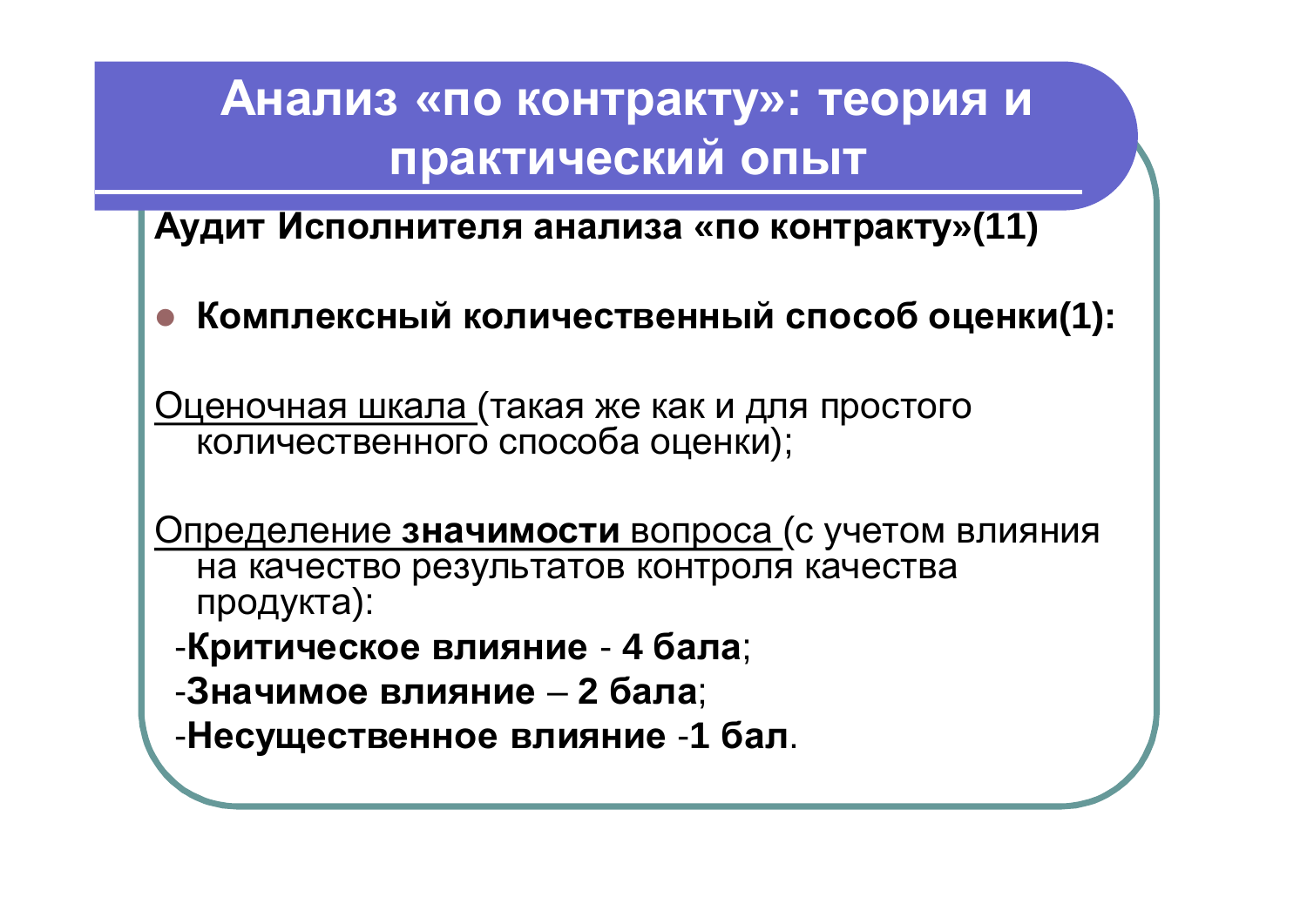#### Аудит Исполнителя анализа «по контракту»(12)

Комплексный количественный способ оценки(2):

Комплексная оценка результатов аудита:

- -Полученный балл для каждого ответа по оценочной шкале умножают на бал значимости вопроса и подсчитывают сумму балов по всем вопросам;
- -Подсчитывают сумму балов значимости всех вопросов;
- Сумму балов по всем вопросам значимости всех вопросов делят на сумму балов значимости всех вопросов;
- Полученный результат умножают на 100 и делят на 3 (максимальный бал за ответ) и получают процентную оценку результатов аудита.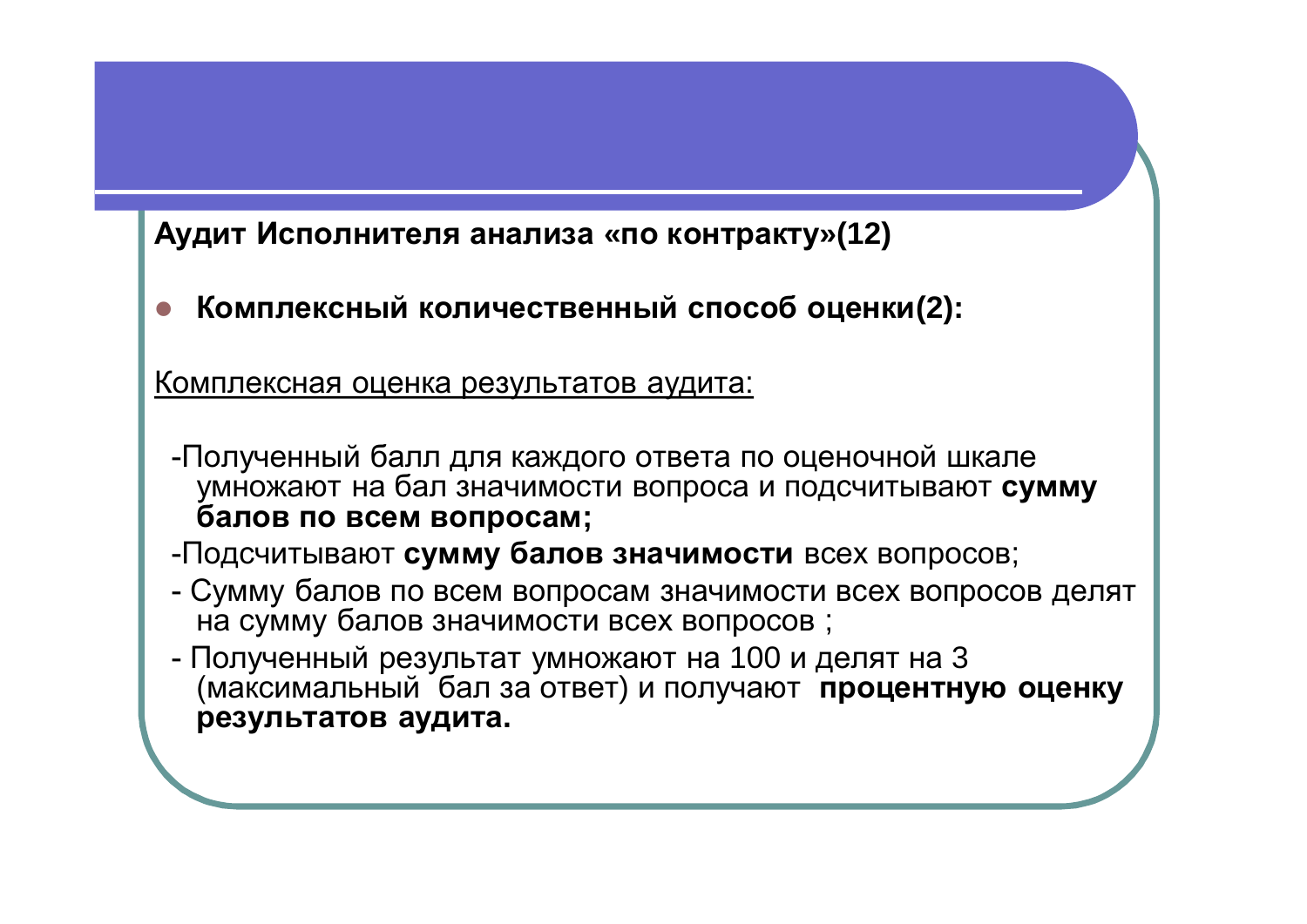**Исполнителя анализа «по контракту»(13)** 

- Формулирование выводов об уровне выполнения требований Настановы по НПП (для количественных способов оценки **результатов аудита):**
- определение положительных и отрицательных моментов Исполнителя;
- -определяется общее количество критических заключений/несоответствий (ответы получившие 0 баллов);
- <u>- определяется общее количество **существенных**</u> заключений/несоответствий (ответы получившие 1 балл);
- -определяется общее количество несущественных заключений/несоответствий (ответы получившие 2 балла);
- указывают процентную оценку результатов аудита, которая соответствует проценту выполняемых требований Руководства по  $H \Pi \Pi$ :
- $\cdot$  определяют состояние СОК Исполнителя по процентной оценке результатов аудита путем сравнения с приемлемым уровнем выполнения требований стандарта.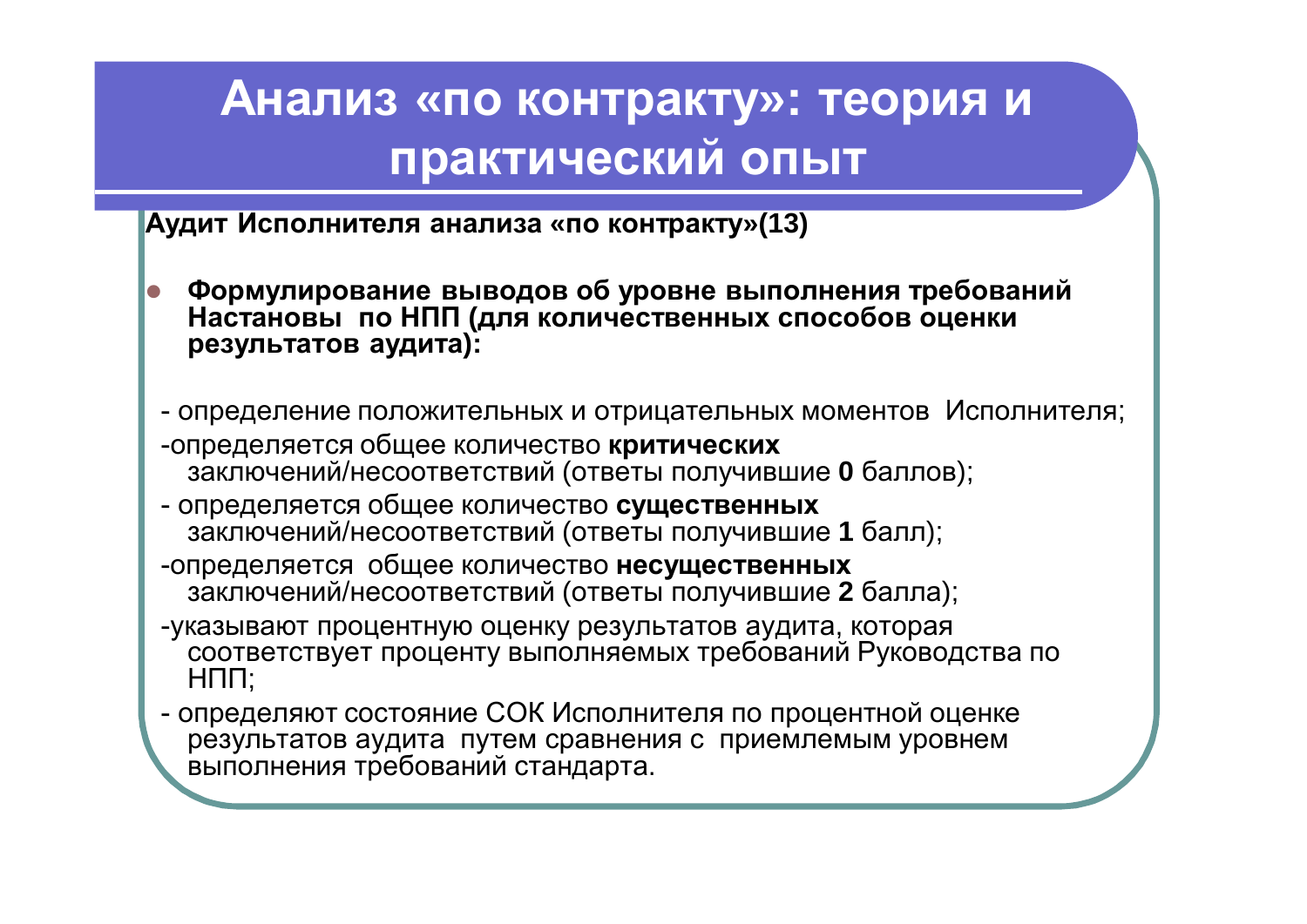**Исполнителя анализа «по контракту»(14)** 

- Определение состояния системы обеспечения качества Исполнителя  $(7. e. y)$ ровня выполнения требований Настановы по НПП):
- Процентная оценка результатов аудита меньше 40% критические недостатки, результаты КК продукции находится под серьезной угрозой;
- Процентная оценка результатов аудита от 40% до 50% серьезные недостатки, результаты КК продукции могут находится под угрозой;
- Процентная оценка результатов аудита более 50% не очень серьезные недостатки, которые могут повлиять на результаты КК продукта;
- Процентная оценка результатов аудита **более 60% -** не серьезные недостатки, которые не могут существенно повлиять на результаты КК продукции;
- Процентная оценка результатов аудита более 80% не значительные недостатки, которые не повлияют на результаты КК продукции. Это приемлемый уровень выполнения требований стандарта, т.к. СОК Исполнителя практически соответствует требованиям Настановы по НПП;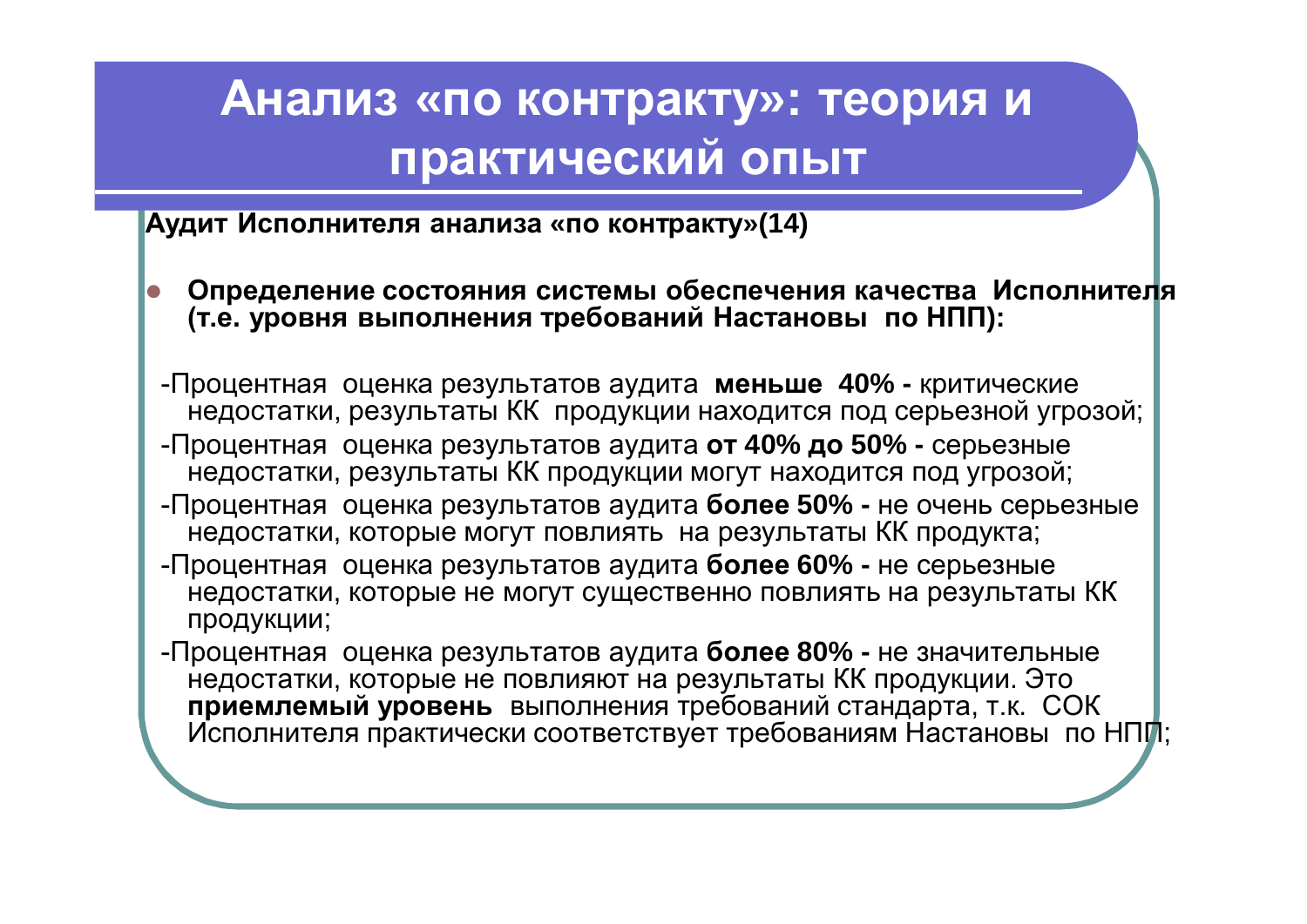Оценка Исполнителя анализа «по контракту»(1)

Классификация Исполнителя анализа «по контракту»:

-Классификация Исполнителя необходима для проведения сравнения между собой любых Исполнителей;

-Квалификация Исполнителя основывается на результатах аудита Исполнителя;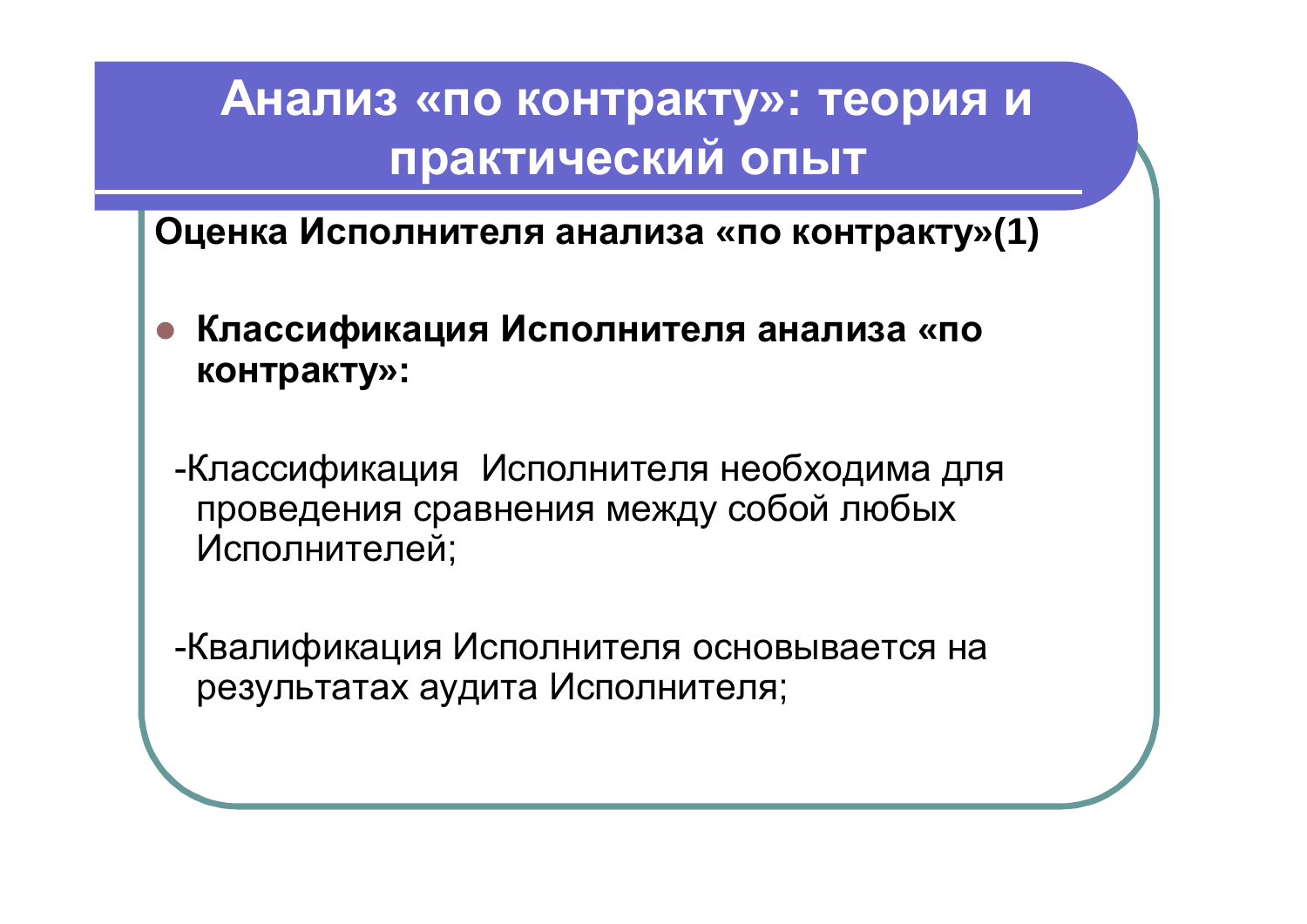**Ɉɰɟɧɤɚɂɫɩɨɥɧɢɬɟɥɹɚɧɚɥɢɡɚ «ɩɨɤɨɧɬɪɚɤɬɭ»(2)**

- Категории квалификации Исполнителя:
- -**Квалифицированный** Исполнитель (К)–имеет удовлетворительную систему обеспечения качества;
- -**Утвержденный** Исполнитель (У) система обеспечения качества, которого находится на уровне, который не приводит к значительным проблемам при проведении КК продукта;

-**Неутвержденный** Исполнитель(H) – система обеспечения качества, которого могут привести к значительным проблемам при проведении КК продукта;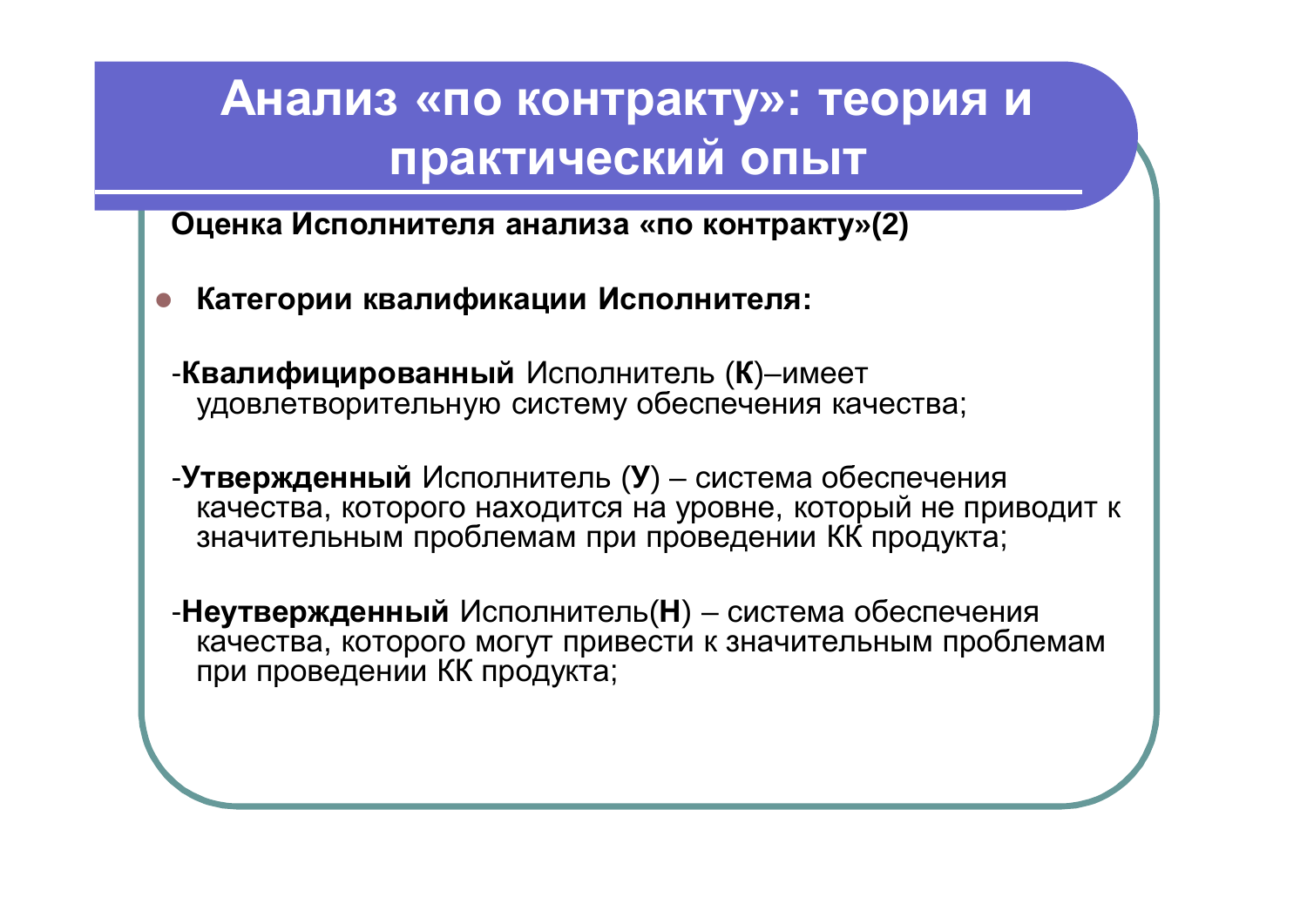#### Составление и подписание контракта

- Необходимые условия для составления и подписания контракта:
- -Наличие Лицензии на производство, Сертификата соответствия требованиям НПП жить в инденении по преповедотво, в органите осотвологии прост

-Наличие Свидетельства Аттестации в Уполномоченной лаборатории КК;

- Проведение аудита СОК Исполнителя, процентная оценка результатов, которого должна ɛɵɬɶ **ɧɟɦɟɧɟɟ 80%;**

-Категория квалификации Исполнителя анализа «по контракту» не ниже чем, **утвержденный;** 

- При составлении Контракта должны быть учтены требования Настановы по НПП:
	- а) Главы 6 «Контроль качества»:
	- б) Главы 7 «Производство и анализ по контракту»;
	- в) Приложения №16 «Сертификация Уполномоченным лицом и выпуск серии»;
	- г) Приложения №19 «Контрольные и архивные образцы»;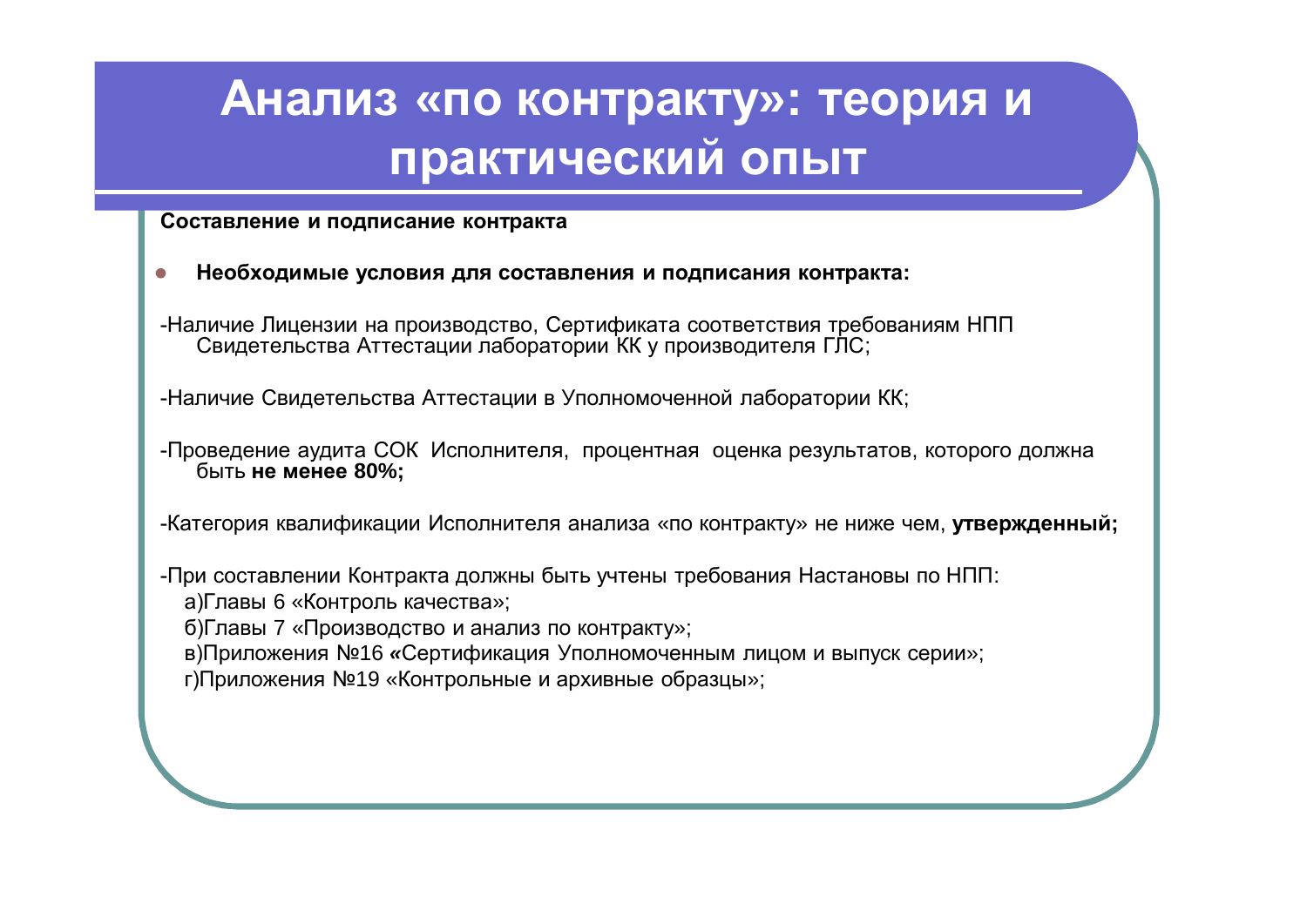Регулярные проверки/инспекции СОК Исполнителя анализа «по контракту»(1)

Дальнейшие действия Заказчика анализа «по контракту»(1):

-Отправка Исполнителю Отчета об аудите или выписки из него в виде заключений, рекомендаций, включая окончательное решение (например, подтверждение дальнейшего сотрудничества после устранения критических замечаний);

-Оценка ответа, полученного от Исполнителя в ходе которой необходимо рассмотреть:

а)есть ли понимание проблем;

б) не предлагаются ли в ответе изменения в виде «быстрых», «легких» или «неадекватных» решений;

в)предлагается ли реальный временной график для устранения выявленных несоответствий:

-Запросить дополнительные разъяснения по спорным ответам или уточнить описание соответствующей проблемы;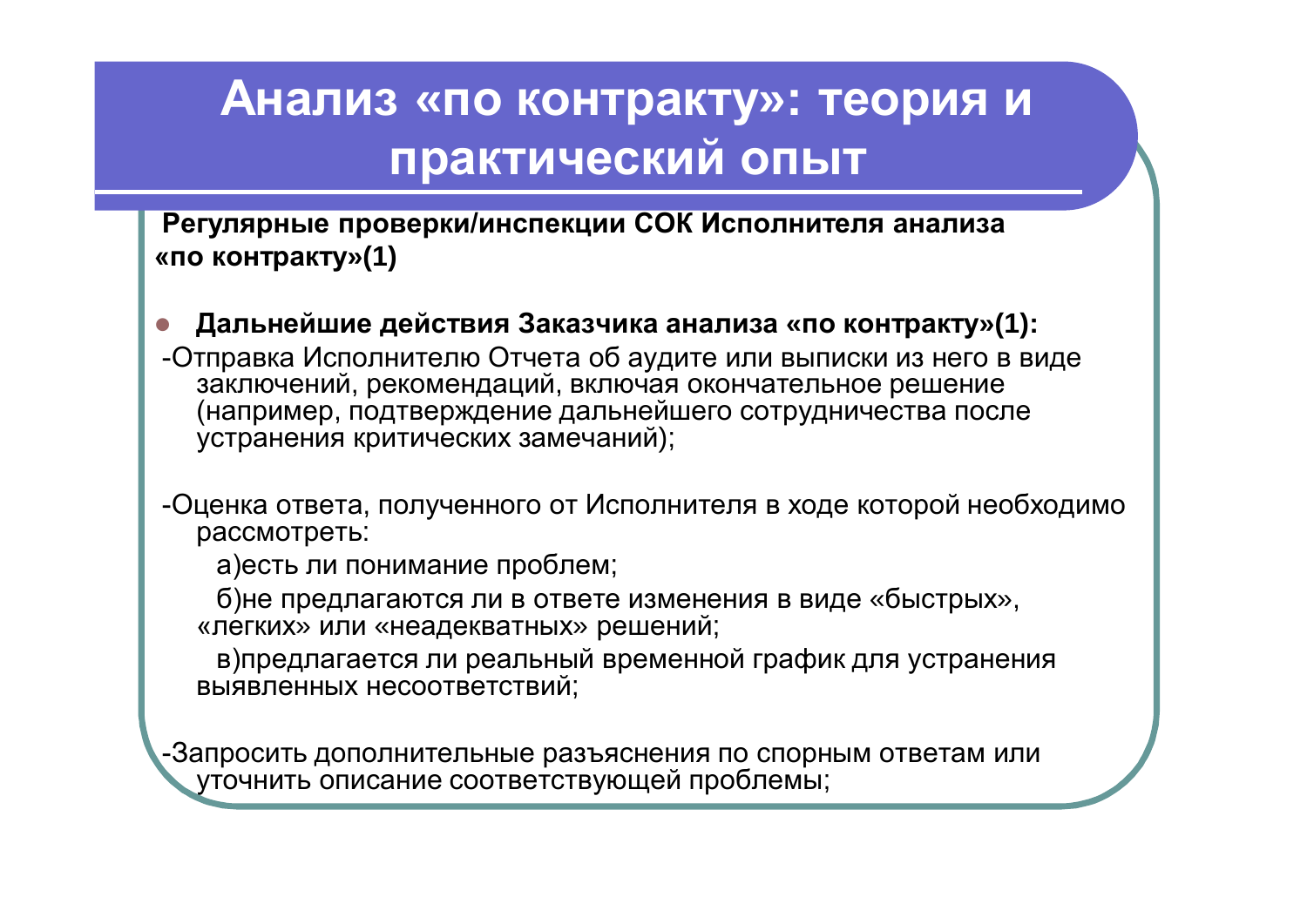Регулярные проверки/инспекции СОК Исполнителя анализа «по контракту»(2)

Дальнейшие действия Заказчика анализа «по контракту»(2):

-Контроль выполнения корректирующих действий зависит от: а)степени доверия Заказчика Исполнителю; б)степени критичности обнаруженных несоответствий;

- Принятие решения о способе контроля:

а)аудит типа - «контроль выполнения», который осуществляется для контроля выполнения корректирующих действий с составлением заключительного сводного отчета по аудиту;

б)затребование и контроль соответствующей документации;

в) контроль результатов КК продукции;

г) принятие заявления Исполнителя о проведении корректирующих действий;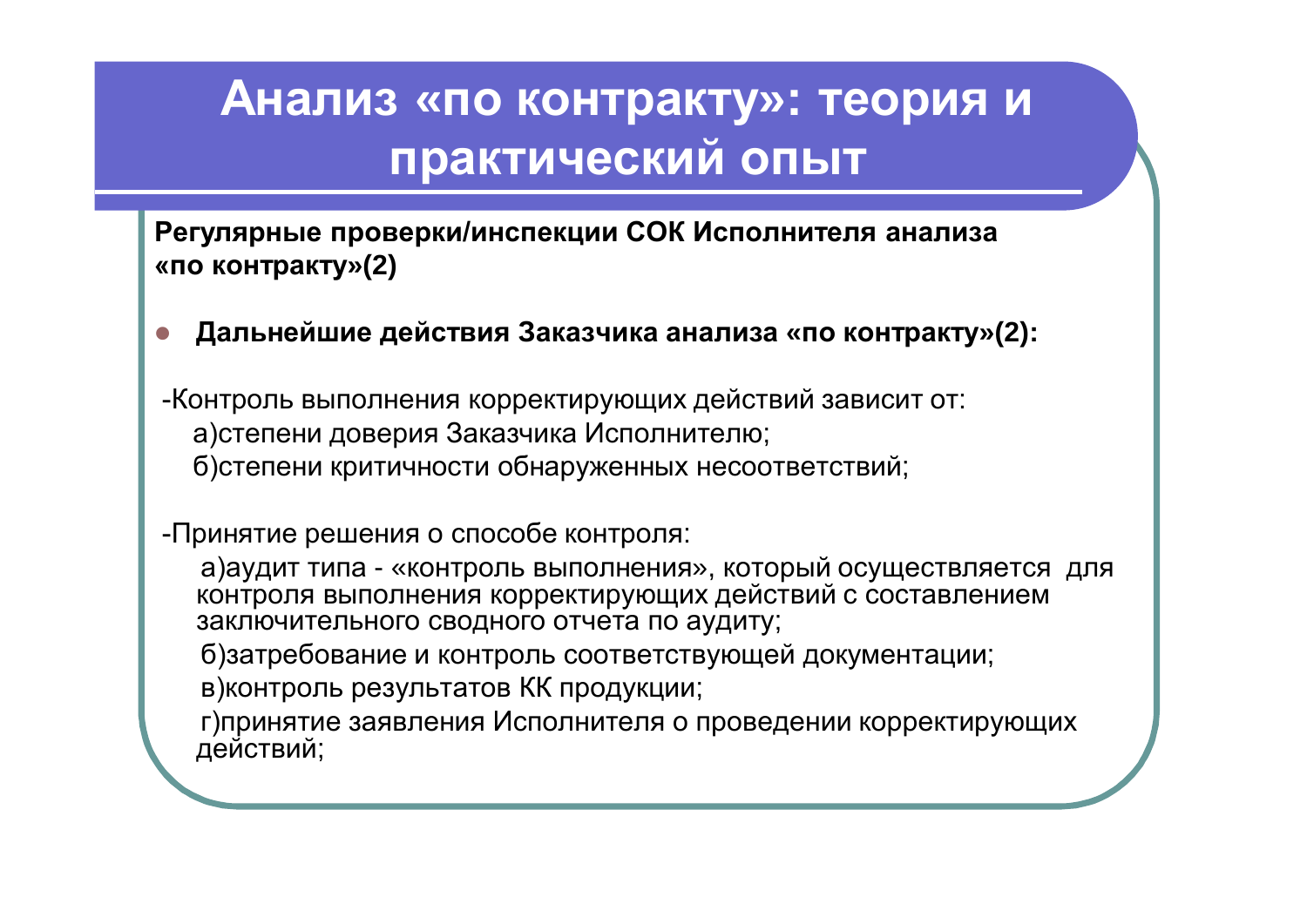Регулярные проверки/инспекции СОК Исполнителя анализа «по контракту»(3)

- Дальнейшие действия Заказчика анализа «по контракту»(3):
- Проведение «текущих» аудитов, которые осуществляются в виде мониторинга эффективности функционирования СОК Исполнителя анализа «по контракту» с периодичностью установленной на основании методов и инструментов управления рисками качества;
- Проведение аудитов типа «выяснения причин», которые осуществляются для выяснения причины возникновения проблем с результатами КК продукта, в случае их возникновения;
- Проведение аудитов «контроль выполнения», которые осуществляются для контроля выполнения корректирующих действий по устранению причин обнаруженных несоответствий и может быть запланирован после проведения каждого из предыдущих типов аудита;